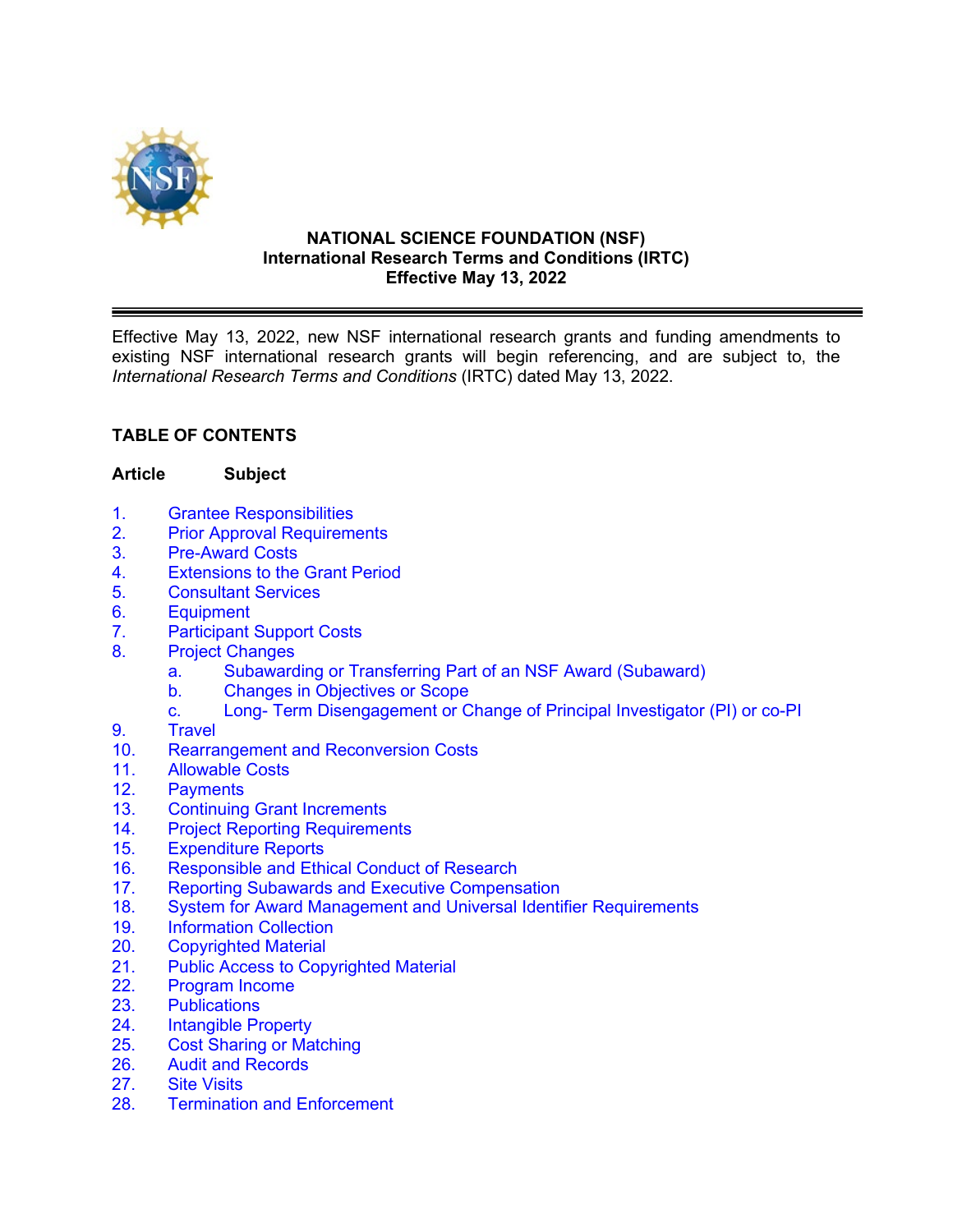- 29. [Termination Review Procedure](#page-23-0)
- 30. [Human Research Subjects](#page-24-0)
- 31. [Life Sciences Dual Use Research of Concern \(DURC\)](#page-24-0)<br>32. Investigator Financial Disclosure Policy
- **[Investigator Financial Disclosure Policy](#page-24-0)**
- 33. [Animal Welfare](#page-24-0)
- 34. [Trafficking in Persons](#page-24-0)<br>35. Research Involving Re
- 35. Research Involving Recombinant [or Synthetic Nucleic Acid Molecules Outside the U.S.](#page-24-0)
- 36. [Whistleblower Protection](#page-25-0)
- 37. [Build America, Buy America](#page-25-0)
- 38. [Recipient Integrity and Performance Matters](#page-25-0)<br>39. Notification Requirements Regarding Sexual
- Notification Requirements Regarding Sexual Harassment, Other Forms of Harassment, or Sexual Assault
- 40. [Post-award Disclosure of Current Support and In-Kind Contribution Information](#page-28-0)
- 41. [Section 889 of the National Defense Authorization Act \(NDAA\) for Fiscal Year \(FY\) 2019](#page-29-0)
- 42. [Debarment and Suspension](#page-30-0)
- 43. [Resolution of Conflicting Conditions](#page-31-0)

### **[OTHER CONSIDERATIONS](#page-31-0)**

- 44. [Liability](#page-31-0)<br>45. Sharing
- 45. [Sharing of Findings, Data and Other Research Products](#page-31-0)
- 46. [Government Permits and Activities Carried On Outside the U.S.](#page-31-0)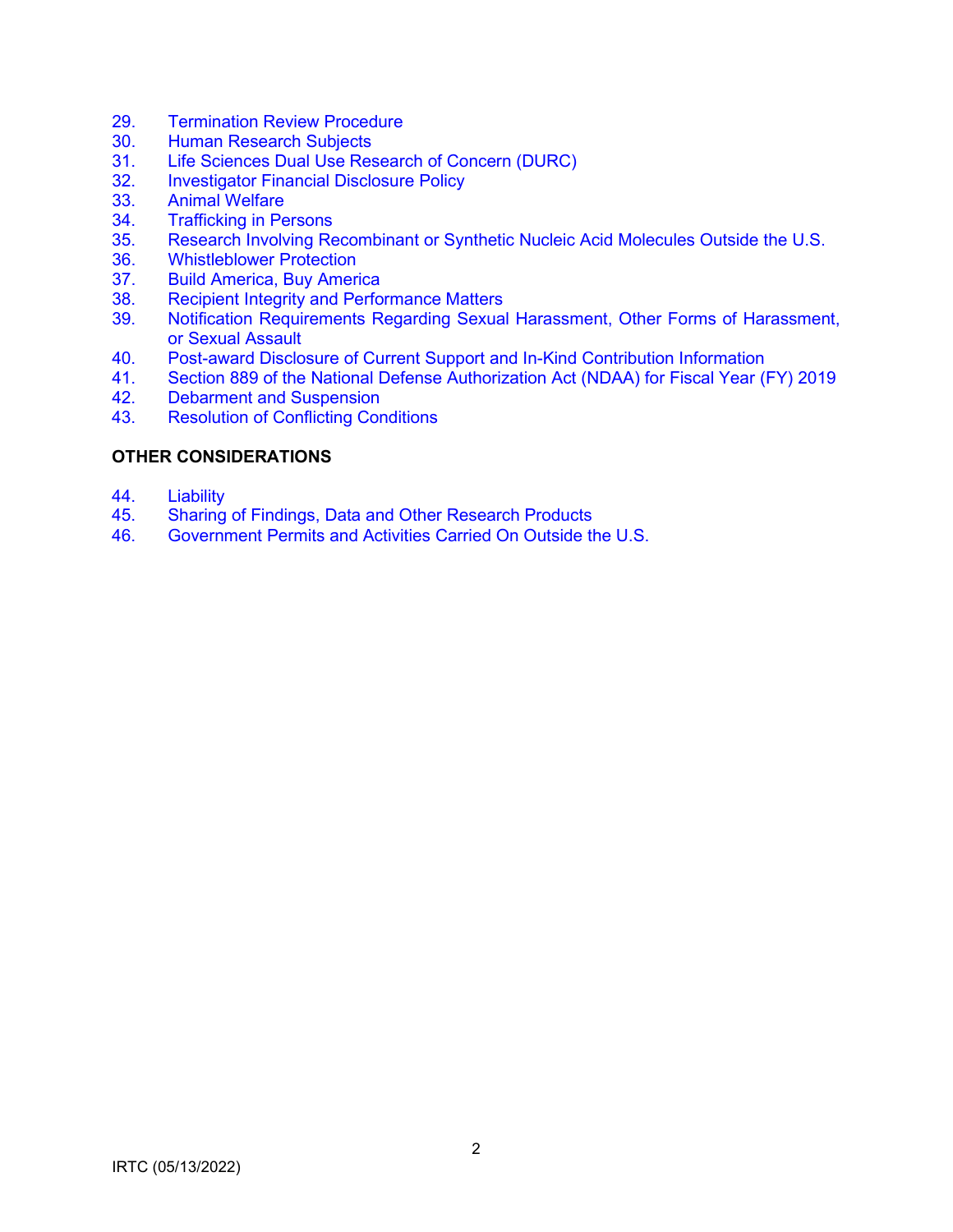### <span id="page-2-0"></span>**1. Grantee Responsibilities**

a. The grantee has full responsibility for the conduct of the project or activity supported under this grant and for adherence to the grant conditions. Although the grantee is encouraged to seek the advice and opinion of NSF on special problems that may arise, such advice does not diminish the grantee's responsibility for making sound scientific and administrative judgments and should not imply that the responsibility for operating decisions has shifted to NSF. The grantee is responsible for notifying NSF about: (1) any allegation of research misconduct that it concludes has substance and requires an investigation in accordance with NSF misconduct regulations published at 45 Code of Federal Regulations (CFR) §689; or (2) any significant problems relating to the administrative or financial aspects of the grant.

b. The requirements of this grant are contained in these *International Research Terms and Conditions* for grants and cooperative agreements unless otherwise specified in the award notice. The applicable Federal administrative standards are incorporated by reference and are contained in 2 CFR §200, *Uniform Administrative Requirements, Cost Principles, and Audit Requirements for Federal Awards* (Uniform Guidance). These *International Research Terms and Conditions* (IRTC) serve as the Foundation's implementation of 2 CFR §200. If the IRTC is silent on a specific area covered by 2 CFR §200, the requirements specified in 2 CFR §200 must be followed.

c. By acceptance of this grant, the grantee agrees to comply with the applicable Federal requirements for grants and cooperative agreements and to the prudent management of all expenditures and actions affecting the grant, including the monitoring of subrecipients (if applicable). Specific guidance on subrecipient monitoring and management can be found in 2 CFR §§200.331-332.

d. Documentation for each expenditure or action affecting this grant must reflect appropriate organizational reviews or approvals that should be made in advance of the action. Organizational reviews are intended to help assure that expenditures are allowable, necessary and reasonable for the conduct of the project, and that the proposed action:

- 1. is consistent with grant terms and conditions;
- 2. is consistent with NSF and grantee policies;
- 3. represents effective utilization of resources; and
- 4. does not constitute a significant project change (see Article 8).

e. The grantee is responsible for ensuring that the Principal Investigator(s) (PI)<sup>[1](#page-2-1)</sup> and co-PIs receive a copy of the grant conditions, including: the award notice, the budget, these general terms and conditions, any special terms and conditions, and any subsequent changes in the grant conditions.

<span id="page-2-1"></span><sup>&</sup>lt;sup>1</sup> For purposes of the terms and conditions, the term Principal Investigator (PI) and co-PI also includes the term Project Director and co-Project Director.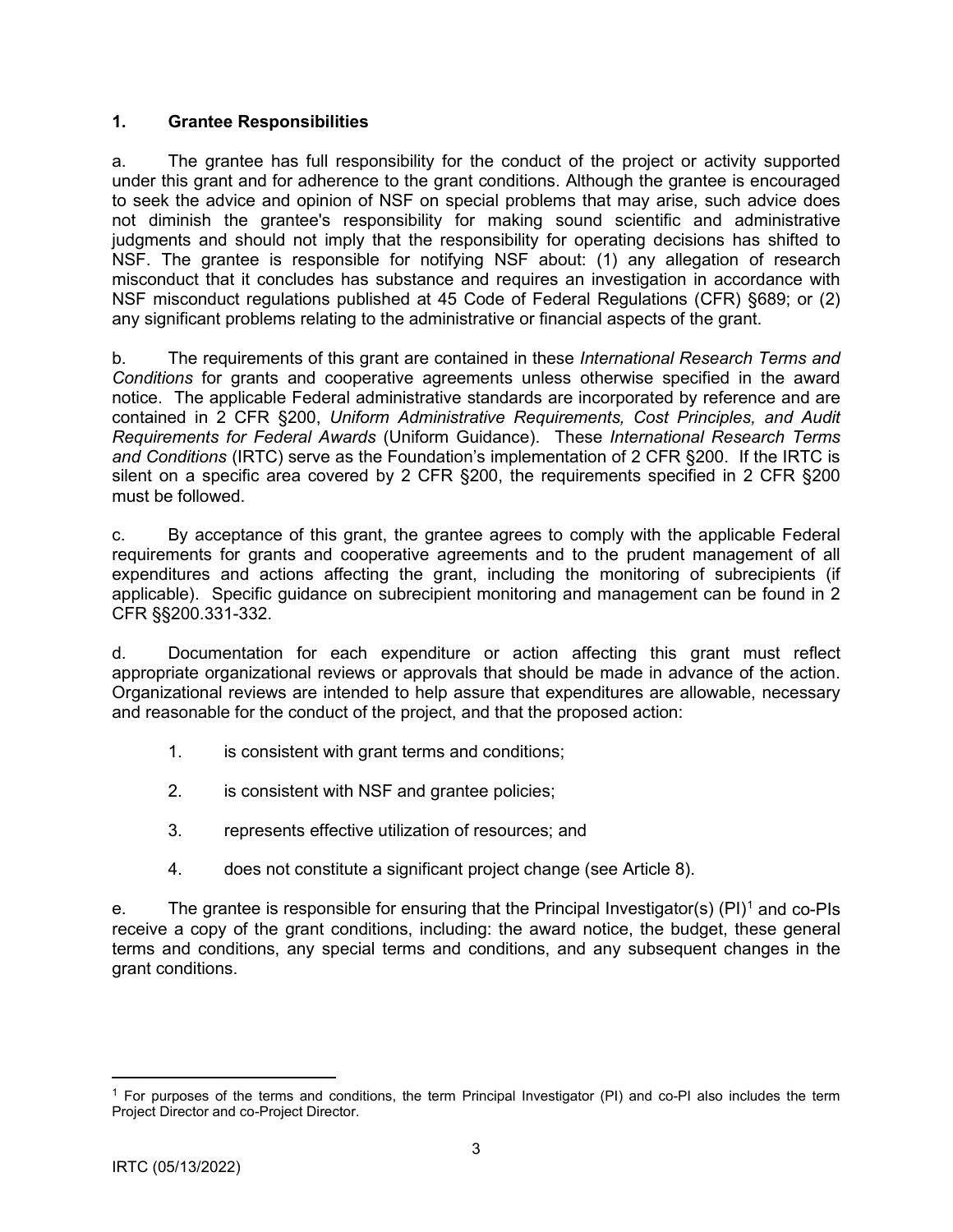<span id="page-3-0"></span>These grant conditions are made available to the grantee by NSF in electronic form at http://www.nsf.gov/awards/managing/award\_conditions.jsp?org=NSF, and may be duplicated, copied, or otherwise reproduced by the grantee, as appropriate. This provision does not alter the grantee's full responsibility for conduct of the project and compliance with all grant terms and conditions. Award notices are available electronically via the NSF FastLane system at <https://www.fastlane.nsf.gov/>**.** Sponsored project offices are able to view, print, and/or download NSF award notices for their organizations, and PIs and co-PIs can access their individual award notices through use of the FastLane system.

## **2. Prior Approval Requirements**

a. The grantee must obtain written approval from NSF as specified in the *[Research Terms](https://nsf.gov/awards/managing/rtc.jsp)  and Conditions* [Appendix A, Prior Approval Matrix.](https://nsf.gov/awards/managing/rtc.jsp)

Unless otherwise specified in the award notice, no additional NSF prior written approvals beyond those specified in Appendix A and these terms and conditions are required.

b. Requests for NSF prior written approval in the matrix specified above must be submitted via the use of NSF's electronic systems. Those prior approval requirements that do not have a specific request type in NSF's electronic systems must be submitted via use of the "Other" category in Research.gov.

## **3. Pre-Award Costs**

a. The grantee may approve pre-award costs incurred within the 90- calendar day period before the start date of the grant. Requests for approval of pre-award costs for periods greater than 90 calendar days must be submitted electronically via NSF's electronic systems. Preaward expenditures prior to the funding of an increment within a continuing grant are not subject to this limitation or approval requirement but are subject to paragraph c. below.

b. Pre-award costs must be necessary for the effective and economical conduct of the project, and the costs must be otherwise allowable in accordance with Article 11.

c. Pre-award expenditures are made at the grantee's risk. Grantee authority to approve pre-award costs does not impose an obligation on NSF: (1) in the absence of appropriations; (2) if a grant is not subsequently made; or (3) if a grant is made for a lesser amount than the grantee anticipated.

d. In accordance with 2 CFR §200.458, if pre-award costs are charged to the grant, these costs must be charged to the initial budget period, unless otherwise specified in the award notice.

## **4. Extensions to the Grant Period**

a. If additional time beyond the end date of the grant is required to assure adequate completion of the original scope of work within the funds already made available, then the grantee must submit a request for a no-cost extension via NSF's electronic systems at least 45 days prior to the end date of the grant.

b. The request must explain the need for the extension, include an estimate of the unobligated funds remaining, and a plan for use of the funds. The fact that unobligated funds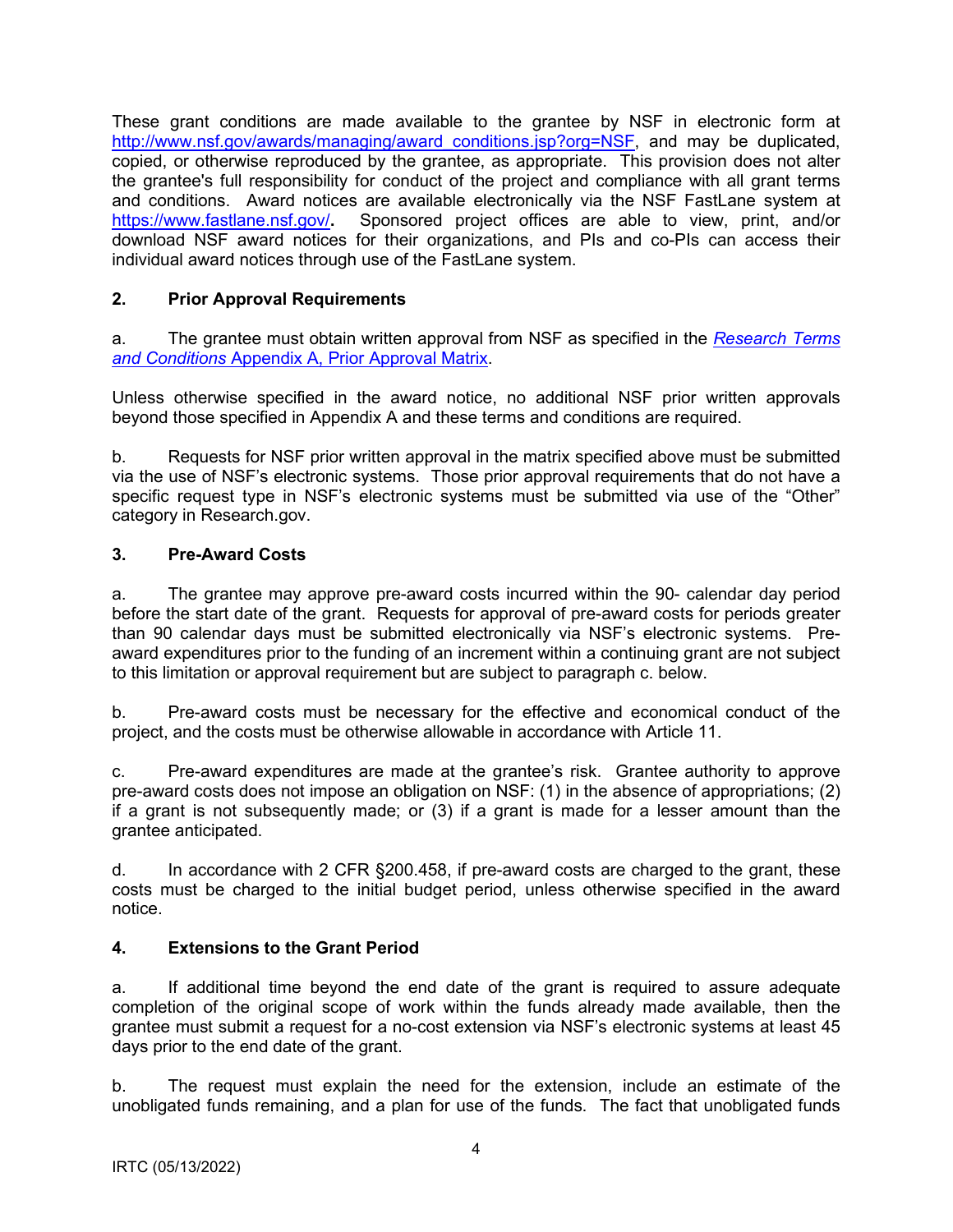<span id="page-4-0"></span>may remain at the end of the grant is not in itself sufficient justification for an extension. In addition, the grantee is not authorized to extend a grant that has a zero balance.

c. The plan for the extended period must adhere to the previously approved objectives of the project. Grantees are cautioned not to make new commitments or incur new expenditures after the end date of the grant until the no-cost extension has been approved by NSF.

d. Disposition of the approval will either be provided through electronic notification from the cognizant NSF Program Officer or an amendment to the grant approved by the NSF Grants and Agreements Officer. If approved, the new end date of the grant will be reflected in NSF's electronic systems.

### **5. Consultant Services (also referred to as Professional Service Costs)**

Costs for professional and consultant services, including those who are members of a particular profession or possess a special skill and who are not officers or employees of the performing organization, are allowable when reasonable in relation to the services rendered and when not contingent upon recovery of costs from NSF. If not included in the grant budget, anticipated services must be justified and information furnished on each individual's expertise, primary organizational affiliation, normal daily compensation rate, and number of days of expected service. Consultants' travel costs, including subsistence, may be included. If requested, the grantee must be able to justify that the proposed rate of pay is reasonable. Additional information on the allowability of consultant costs is available in 2 CFR §200.459.

### **6. Equipment**

Equipment falls under the umbrella of property, which consists of real property and personal property (tangible and intangible). The standards for managing, tracking, and disposing of property funded by NSF or any property acquired for a project under an NSF grant are outlined in 2 CFR §§200.310-316.

a. Purchase. No item of equipment over \$5,000, other than items identified in the approved budget, may be purchased without the advance written approval of the cognizant NSF Program **Officer** 

b. Title. Unless otherwise specified in the grant, title to equipment purchased or fabricated with NSF award funds will vest with the grantee upon acquisition. Such equipment is considered exempt property and shall be acquired and used in accordance with paragraph c. below. The grantee holds title to the property in trust consistent with [2 CFR §200.316,](http://a257.g.akamaitech.net/7/257/2422/15mar20071500/edocket.access.gpo.gov/cfr_2007/janqtr/pdf/2cfr215.34.pdf) unless and until the expiration of 120 days from the award end date providing the government has not exercised its conditional interest as further described in paragraph c.7.

- c. Conditions for Acquisition and Use of Equipment
- 1. Grantee Assurance. The grantee will assure that for each purchase of equipment, it is:
- (a) necessary for the research or activity supported by the grant;
- (b) not otherwise reasonably available and accessible;
- (c) of the type normally charged as a direct cost to sponsored agreements; and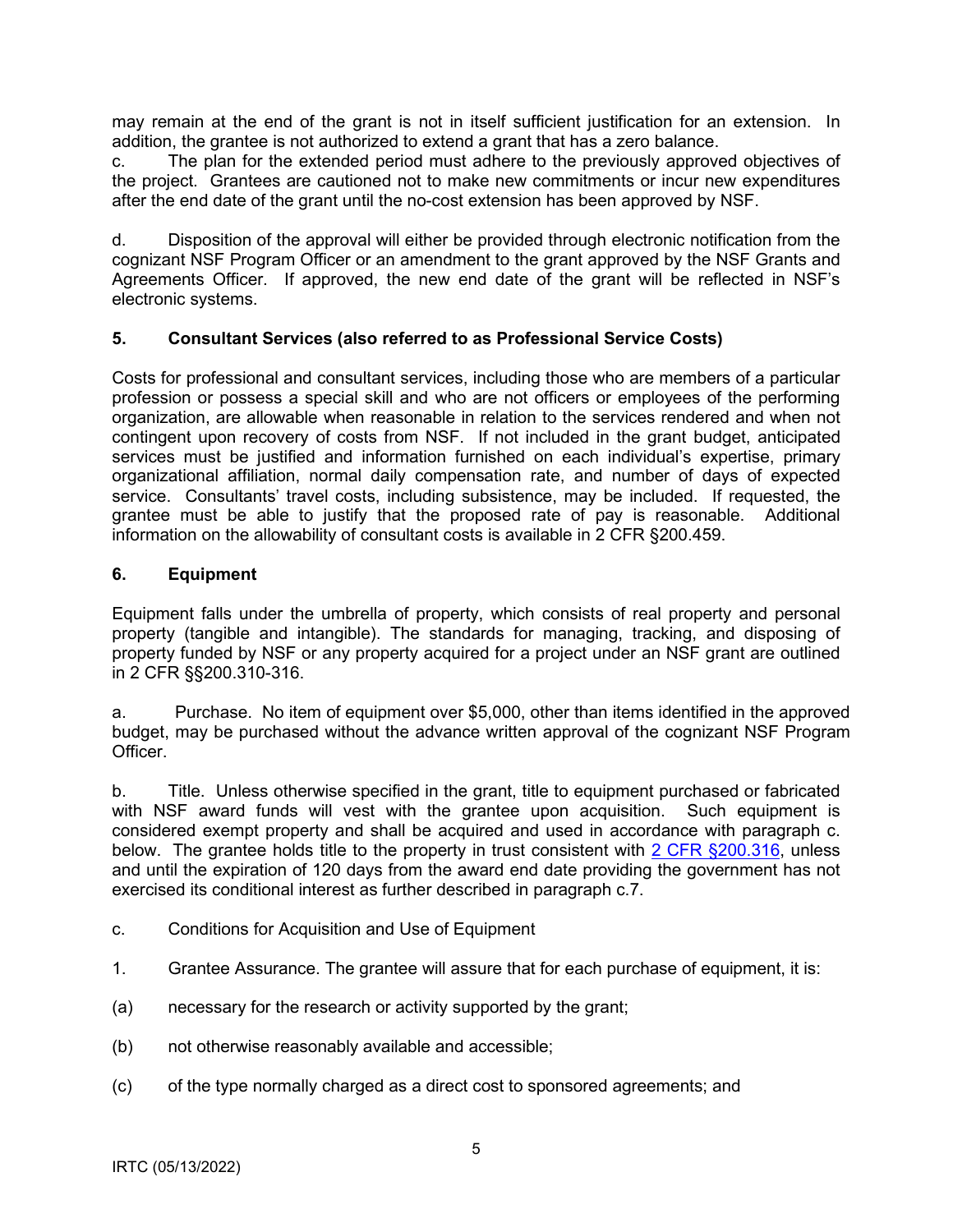<span id="page-5-0"></span>(d) acquired in accordance with organizational practice.

2. General Purpose Equipment. Expenditures for general-purpose equipment are typically not eligible for support (see [PAPPG Chapter IX.D.2.b\)](https://www.nsf.gov/pubs/policydocs/pappg22_1/pappg_9.jsp#IXD2).

3. Equipment Usage. The equipment must remain in use for the specific project for which it was obtained in accordance with [2 CFR](http://a257.g.akamaitech.net/7/257/2422/15mar20071500/edocket.access.gpo.gov/cfr_2007/janqtr/pdf/2cfr215.34.pdf)  $\S 200.313(c)(1)$ , unless the provision in 2 CFR [§200.313\(c\)\(4\)](http://a257.g.akamaitech.net/7/257/2422/15mar20071500/edocket.access.gpo.gov/cfr_2007/janqtr/pdf/2cfr215.34.pdf) applies.

4. Equipment Sharing. The equipment must be shared on other projects or programs in accordance with [2 CFR §200.313\(c\)\(1\).](http://a257.g.akamaitech.net/7/257/2422/15mar20071500/edocket.access.gpo.gov/cfr_2007/janqtr/pdf/2cfr215.34.pdf)

5. Property Management Requirements. The grantee shall maintain a property management system that, at a minimum, meets the requirements of [2 CFR §200.313\(d\),](http://a257.g.akamaitech.net/7/257/2422/15mar20071500/edocket.access.gpo.gov/cfr_2007/janqtr/pdf/2cfr215.34.pdf) which requires a physical inventory every two years, ensures adequate safeguards to prevent loss, damage, or theft of the property, and provides for maintenance procedures to keep the property in good condition.

6. Competition. The grantee must not use equipment acquired with the Federal award to provide services for a fee that is less than private companies charge for equivalent services, unless specifically authorized by Federal statute for as long as the Federal government retains an interest in the equipment in accordance with [2 CFR §200.313\(c\)\(3\).](http://a257.g.akamaitech.net/7/257/2422/15mar20071500/edocket.access.gpo.gov/cfr_2007/janqtr/pdf/2cfr215.34.pdf)

7. Right to Transfer Title. In accordance with 2 CFR §200.313(e), NSF may identify items of equipment having an acquisition cost of \$5,000 or more where NSF reserves the right to transfer the title to the Federal Government or a third party named by the Federal Government at any time during the grant period. In cases where NSF elects to transfer the title, disposition instructions will be issued no later than 120 days after the end date of the NSF-supported project for which it was acquired.

## **7. Participant Support Costs**

a. Participant support costs as defined in 2 CFR §200.1 are direct costs for items such as stipends or subsistence allowances, travel allowances and registration fees paid to or on behalf of participants (but not employees) in connection with NSF-sponsored conferences. NSF prior written approval is required for any additional categories of participant support costs, such as incentives, gifts, souvenirs, t-shirts, and/or memorabilia. The request must be submitted via use of NSF's electronic systems. NSF approval of such changes will be by an amendment to the grant signed by the cognizant NSF Grants and Agreements Officer. The grantee must account for participant support costs separately. Indirect costs (Facilities and Administrative Costs  $(FBA)$ ) are not allowed on participant support costs (see [PAPPG Chapter II.C.2.g\(v\)\).](https://www.nsf.gov/pubs/policydocs/pappg22_1/pappg_2.jsp#IIC2gv)

b. Funds provided for participant support may not be used by the grantee for other categories of expense without the specific prior written approval of the cognizant NSF Program Officer. Such requests must be submitted electronically via use of NSF's electronic systems.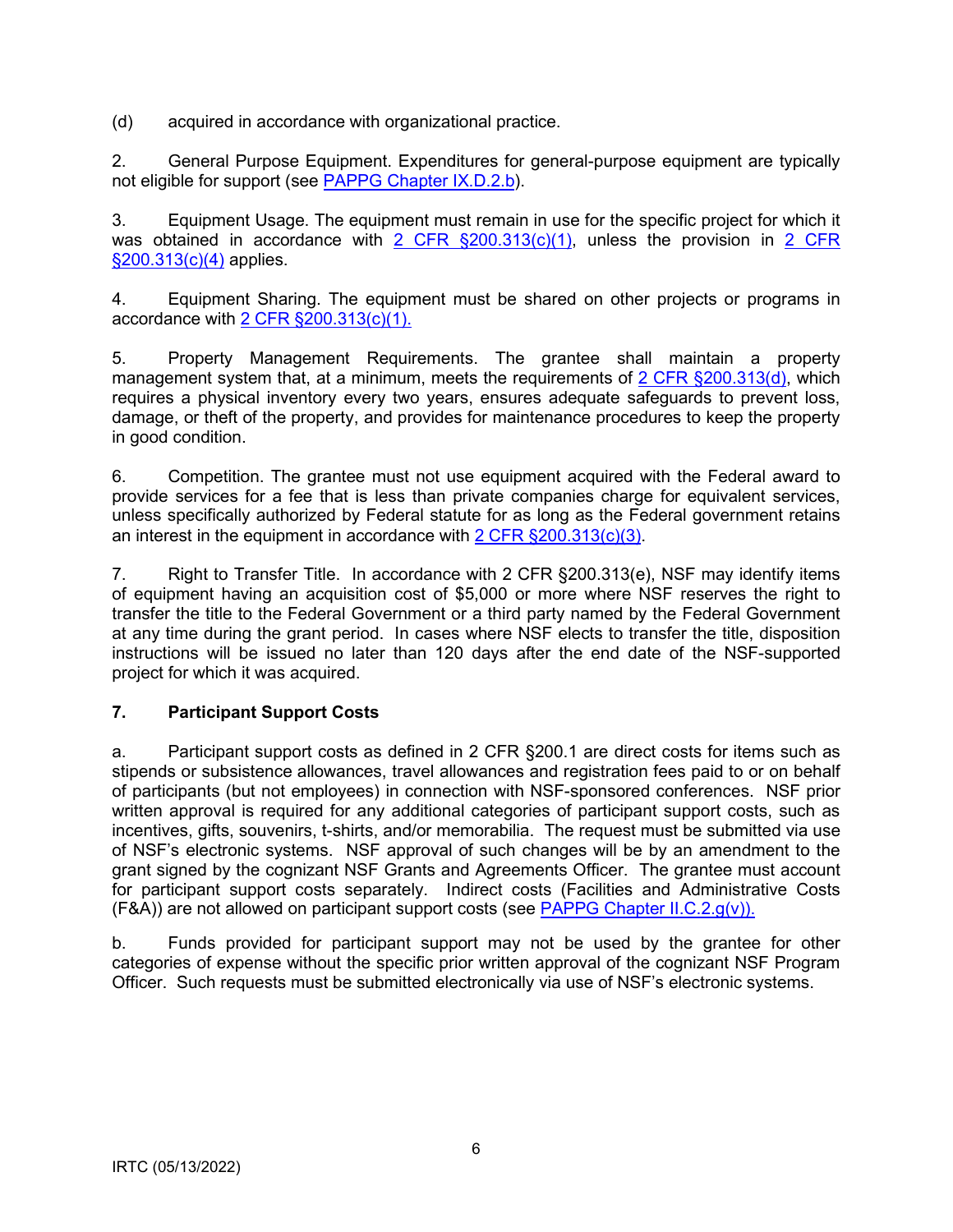## <span id="page-6-0"></span>**8. Project Changes**

Consistent with 2 CFR §200.308, the grantee is required to obtain NSF prior written approval whenever there are changes in the project as stipulated below.

a. Subawarding or Transferring Part of an NSF Award (Subaward)

1. If the intention to subaward or transfer part of the project to another organization has been disclosed in the proposal, NSF authorization is not needed unless approval has been specifically withheld in the award notice.

2. If it becomes necessary to subaward or transfer part of an NSF award after a grant has been made, notification of this intent should be submitted via use of NSF's electronic systems and must be electronically signed by an Authorized Organizational Representative (AOR). The request shall include a clear description of the work to be performed and a proposed budget (see [PAPPG Chapter VII.B.4](https://www.nsf.gov/pubs/policydocs/pappg22_1/pappg_7.jsp#VIIB4) for additional information). NSF approval of such changes will be by an amendment to the grant.

3. The grantee remains responsible for monitoring of the activities of the subrecipient as necessary to ensure that the subaward is used for authorized purposes, in compliance with Federal statutes, regulations, and the terms and conditions of the subaward as outlined in 2 CFR §§200.331-332. This includes ensuring necessary documentation for all subawards is maintained for the same retention period as the grantee's and making it available to NSF upon request. The grantee shall include subaward activities in the annual and final project reports that are submitted to NSF.

4. Consistent with the requirements specified in 2 CFR §200.332, the grantee must adhere to the requirements for pass-through entities in establishing and managing subawards issued under the grant. In addition, the grantee shall ensure that the following articles, if applicable, flow down to all subrecipients, or are appropriately addressed in the subaward instrument: Articles 5, 9 through 11, 16 through 20, 22 through 25, 30 through 38, 40, 41 and 44 through 46.

b. Changes in Objectives or Scope

A proposed change in the phenomenon or phenomena under study or the objectives of the project stated in the proposal or agreed modifications thereto should be communicated to NSF via use of NSF's electronic systems. NSF approval of such changes will be by an amendment to the grant.

## c. Long-Term Disengagement or Change of PI or co-PI

If a named PI or co-PI plans to or becomes aware that he or she will: (1) devote substantially less effort to the work than anticipated in the approved proposal (defined in 2 CFR §200.308(c)(3) as a reduction of 25% or more in time devoted to the project); (2) sever his or her connection with the grantee; or (3) be disengaged from the project for a continuous period of more than 3 months, or otherwise relinquish active direction of the project, he or she shall advise the appropriate official at the grantee organization, who shall initiate action appropriate to the situation in accordance with the guidelines described in [PAPPG Chapter VII.B.2.](https://www.nsf.gov/pubs/policydocs/pappg22_1/pappg_7.jsp#VIIB2)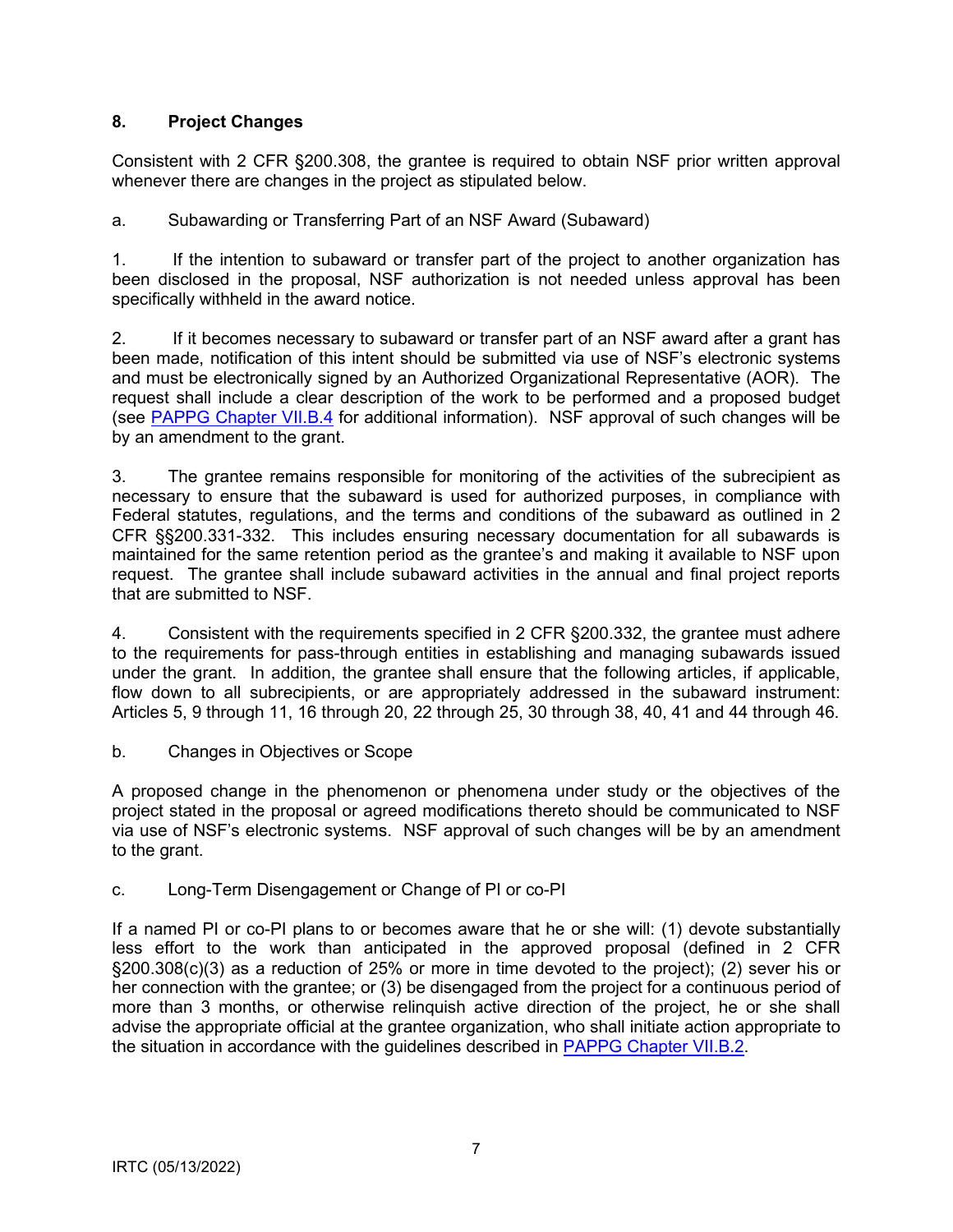### <span id="page-7-0"></span>**9. Travel**

### a. Allowability of Travel Expenses

1. Expenses for transportation, lodging, subsistence, and related items incurred by project personnel and by outside consultants employed on the project (see [PAPPG Chapter II.C.2.g\(iv\)\)](https://www.nsf.gov/pubs/policydocs/pappg22_1/pappg_2.jsp#IIC2giv) who are in travel status on business related to an NSF-supported project are allowable as prescribed in the governing cost principles. Except as noted in paragraph b. below, the requirements for NSF prior written approval specified in 2 CFR §200.475 are waived.

2. Except as provided in the governing cost principles, the difference between economy airfare and a higher-class airfare is unallowable. A train, bus, or other surface carrier may be used in lieu of, or as a supplement to, air travel at the lowest first-class rate by the transportation facility used. If such travel, however, could have been performed by air, the allowance will not normally exceed that for jet economy airfare.

### b. Travel Support for Dependents of Key Project Personnel

Travel support for dependents of key project personnel is allowable only under the conditions outlined in 2 CFR §475(c)(2). See also 2 CFR §432.

NSF prior written approval is required for travel costs for dependents and must be requested via use of NSF's electronic systems. NSF approval of such changes will be by an amendment to the grant.

Temporary dependent care costs (as dependent is defined in 26 United States Code (USC) §152) above and beyond regular dependent care that directly results from travel to conferences is allowable as outlined in 2 CFR §200.475(c)(1).

c. Use of U.S.-Flag Air Carriers

1. In accordance with the Fly America Act (49 USC §40118), any air transportation to, from, between, or within a country other than the U.S. of persons or property, the expense of which will be assisted by NSF funding, must be performed by or under a code-sharing arrangement with a U.S.-flag air carrier if service provided by such a carrier is available (see Comptroller General Decision B-240956, dated September 25, 1991). Tickets (or documentation for electronic tickets) must identify the U.S. flag air carrier's designator code and flight number.

2. For the purposes of this requirement, U.S.-flag air carrier service is considered available even though:

(a) comparable or a different kind of service can be provided at less cost by a non-U.S. flag air carrier;

(b) non-U.S. flag air carrier service is preferred by, or is more convenient for, NSF or traveler; or

(c) service by a non-U.S.-flag air carrier can be paid for in excess foreign currency.

3. The following rules apply unless their application would result in the first or last leg of travel from or to the U.S. being performed by a non-U.S. flag air carrier: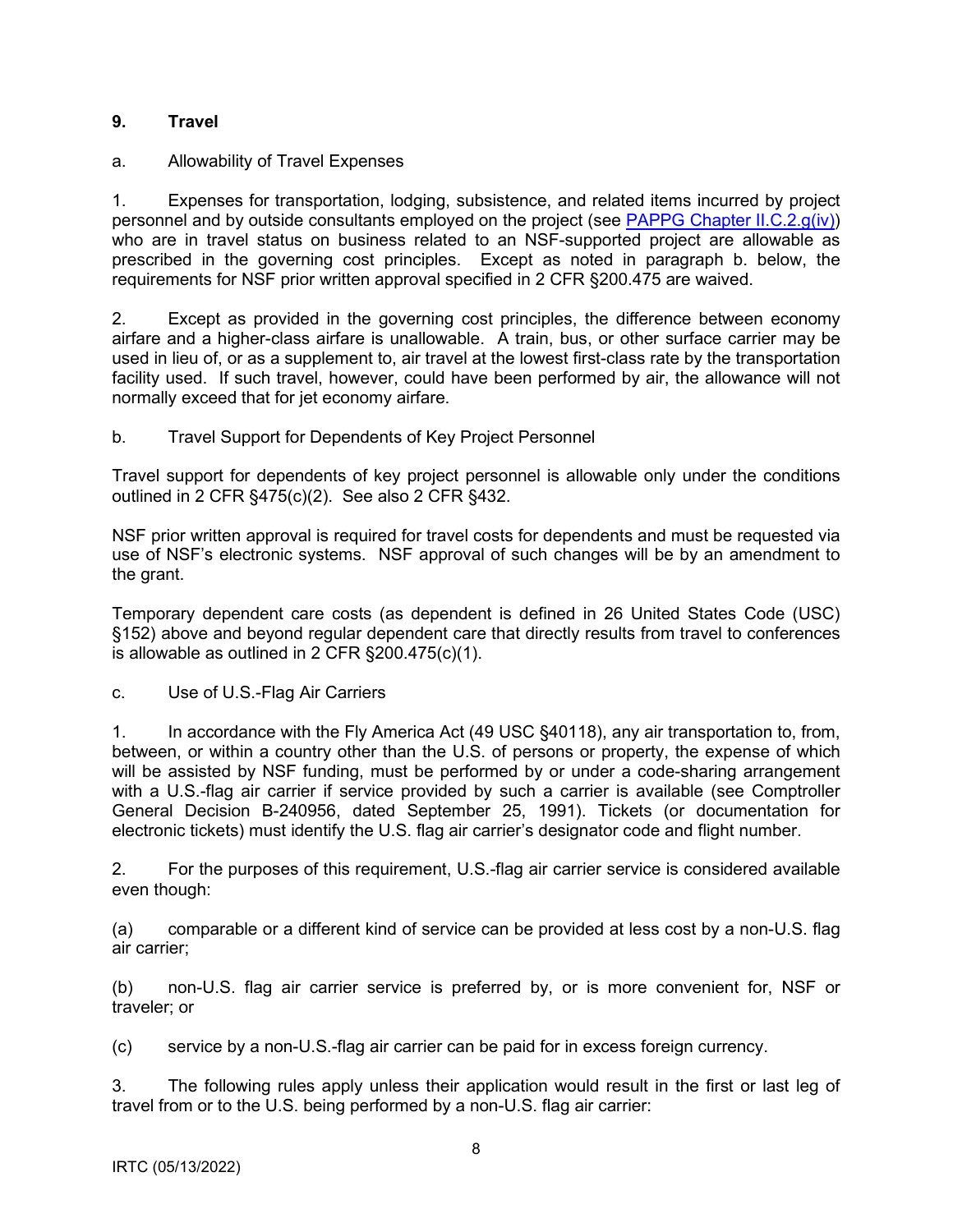(a) a U.S.-flag air carrier shall be used to destination or, in the absence of direct or through service, to the farthest interchange point on a usually traveled route.

(b) if a U.S.-flag air carrier does not serve an origin or interchange point, a non-U.S. flag air carrier shall be used only to the nearest interchange point on a usually traveled route to connect with a U.S. flag air carrier.

d. Use of Non-U.S. Flag Air Carriers

There are certain circumstances under which use of a non-U.S. flag air carrier is permissible. These circumstances are outlined below:

1. Airline "Open Skies" Agreements

A non-U.S. flag air carrier may be used if the transportation is provided under an air transportation agreement between the United States and a foreign government, which the Department of Transportation has determined meets the requirements of the Fly America Act. For information on "open skies" agreements in which the United States has entered, please refer to the GSA website at [http://www.gsa.gov/portal/content/103191.](http://www.gsa.gov/portal/content/103191)

#### Note on U.S./European Union Open Skies Agreement

In 2007, the U.S. entered into an "Open Skies" Agreement with the European Union ("EU"). This agreement was modified in June 2010. The current Agreement gives European Community airlines (airlines of Member States) the right to transport passengers and cargo on flights funded by the U.S. government, when the transportation is between: (1) any two points outside the United States; or (2) a point in the United States and any point outside the United States that the EU airline is authorized to serve under the "Open Skies" Agreement.

In 2011, two significant changes were made to the U.S./EU Open Skies Agreement. First, EU airlines are now granted the right to transport civilian agency-funded passengers who are NOT eligible to travel on GSA Airline City Pair Contract fares (e.g., grantees) between a point in the United States and a point outside the United States even if there is a GSA Airline City Pair Contract fare in effect between the origin and destination points. An individual, however, who is traveling on a route for which there is a City Pair Contract fare in effect, *and who is eligible for such a fare* (e.g., Federal employee), will be required to fly on a U.S. carrier, absent another applicable exception.

Second, under the amended Agreement, EU airlines are now authorized to transport passengers between points in the United States and points outside the EU if the EU airline is authorized to serve the route under the Agreement. This includes flights that originate, arrive, or stop in the EU. Prior to this change, EU airlines were limited to flying passengers between points in the U.S. and points in the EU.

2. Involuntary Rerouting

Travel on a non-U.S. flag air carrier is permitted if a U.S.-flag air carrier involuntarily reroutes the traveler via a non-U.S. flag air carrier, notwithstanding the availability of alternative U.S.-flag air carrier service.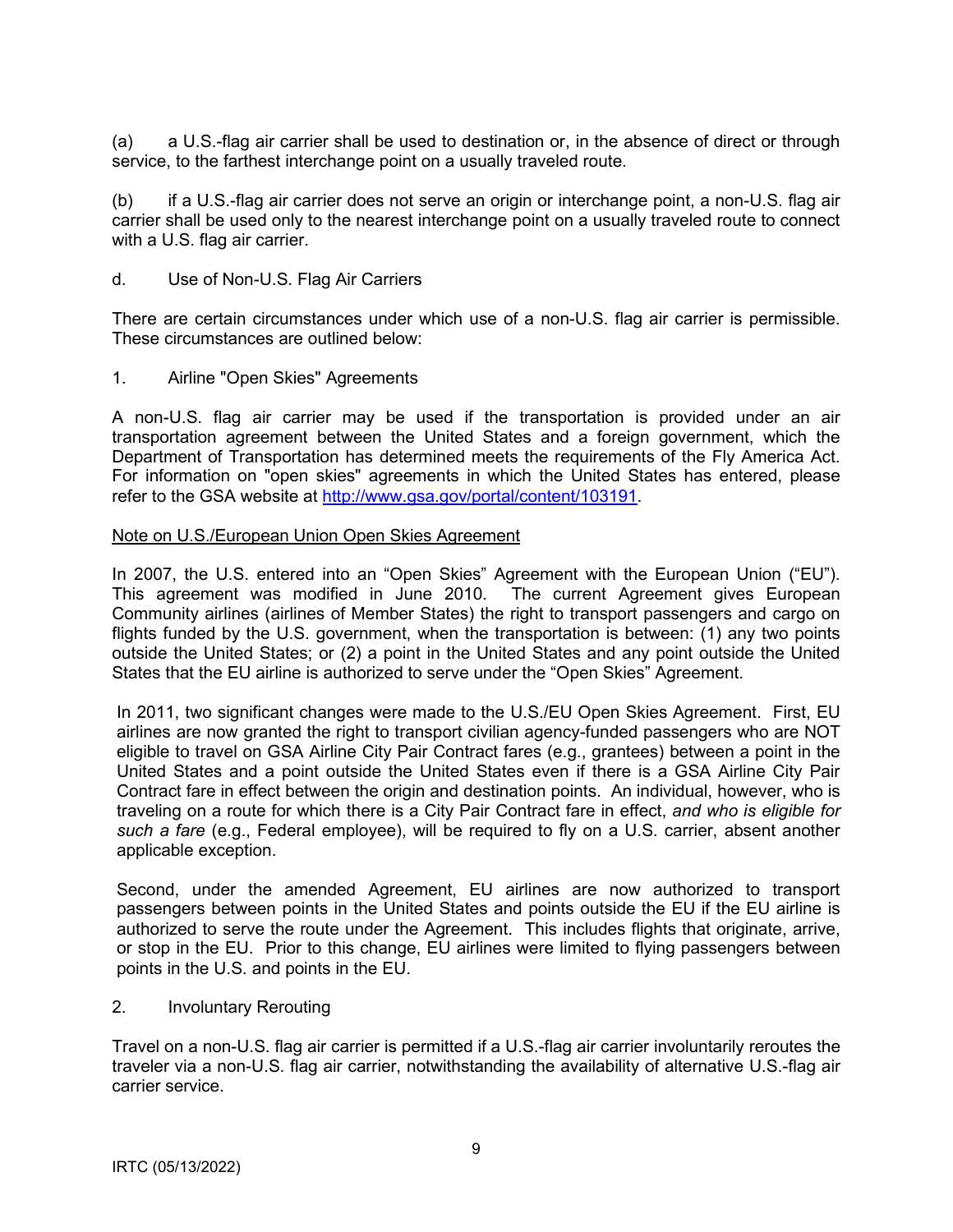<span id="page-9-0"></span>3. Travel To and From the U.S. *on non-European Community Airlines*

Use of a non-European Community non-U.S. flag air carrier is permissible if the airport abroad is:

(a) the traveler's origin or destination airport, and use of U.S.-flag air carrier service would extend the time in a travel status by at least 24 hours more than travel by a non-U.S. flag air carrier; or

(b) an interchange point and use of U.S.-flag air carrier service would increase the number of aircraft changes the traveler must make outside of the U.S. by two or more, would require the traveler to wait four hours or more to make connections at that point, or would extend the time in a travel status by at least six hours more than travel by a non-U.S. flag air carrier.

4. Travel Between Points Outside the U.S. *on non-European Community Airlines*

Use of a non-European Community non-U.S. flag air carrier is permissible if:

(a) travel by a non-U.S. flag air carrier would eliminate two or more aircraft changes en route;

(b) travel by a U.S.-flag air carrier would require a connecting time of four hours or more at an overseas interchange point; or

(c) the travel is not part of the trip to or from the U.S. and use of a U.S.-flag air carrier would extend the time in a travel status by at least six hours more than travel by a non-U.S. flag air carrier.

5. Short Distance Travel

For all short distance travel, regardless of origin and destination, use of a non-U.S. flag air carrier is permissible if the elapsed travel time on a scheduled flight from origin to destination airport by a non-U.S. flag air carrier is three hours or less and service by a U.S.-flag air carrier would double the travel time.

#### **10. Rearrangement and Reconversion Costs**

a. Costs incurred for ordinary and normal rearrangement and alteration of facilities are allowable as indirect costs.

b. Rearrangement and reconversion costs incurred specifically for the NSF grant aggregating \$25,000 or less to adapt space or utilities within a completed structure to accomplish the objectives of the grant, are allowable and approved, provided the:

1. building has a usable life consistent with project purposes and is architecturally suitable for conversion;

2. rearrangement and reconversion costs are essential to the project supported by the grant; and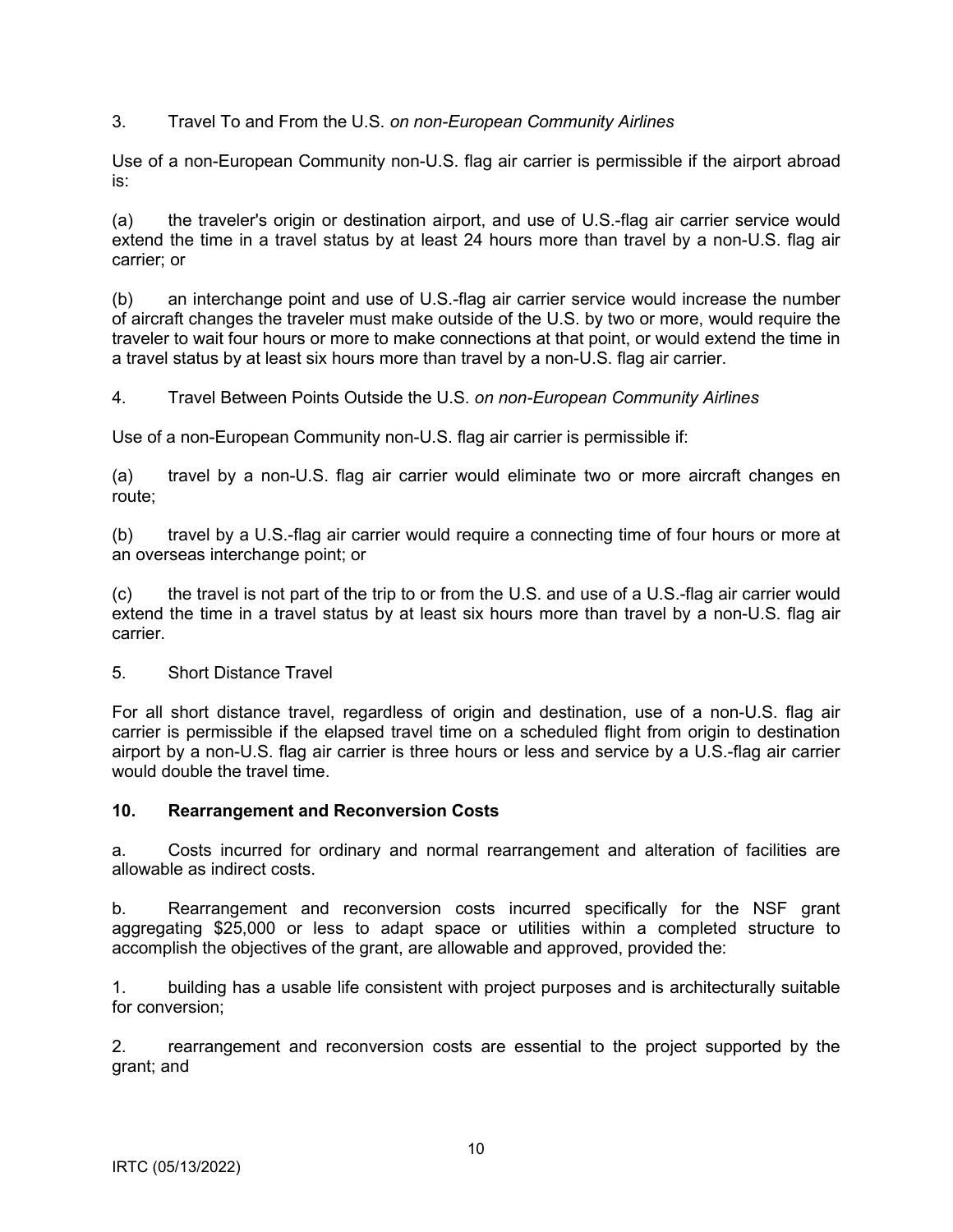<span id="page-10-0"></span>3. space involved will be occupied by the project. In situations where the space is rented, in order for the costs of the rearrangement and reconversion to be allowed, the grantee must secure a lease for the length of the project.

c. Rearrangement and reconversion costs exceeding \$25,000 require NSF prior written approval via use of NSF's electronic systems. Note that Appendix II of 2 CFR §200 contains provisions that must be included in contracts made by the grantee.

# **11. Allowable Costs**

a. The allowability of costs<sup>2</sup> and cost allocation methods for work performed under this grant, up to the amount specified in the grant, shall be determined in accordance with the governing cost principles as spe[c](#page-10-1)ified below and must conform with NSF policies, grant special provisions and grantee internal policies in effect on the start date of the grant.

b. The cost principles that govern Federal awards can be found in 2 CFR §200, Subpart E.

c. Separate guidance for for-profit organizations can be found in the *Federal Acquisition Regulation*, Part 31.

d. Certain prior approval requirements contained in the governing cost principles have been modified by Article 2.

# **12. Payments**

a. Except as noted in PAPPG Chapter VIII.C, NSF grantees are required to request payments electronically through the Award Cash Management Service (ACM\$). Under ACM\$, the grantee must provide a[ward level detail at the tim](https://www.nsf.gov/pubs/policydocs/pappg22_1/pappg_8.jsp#VIIIC)e of the payment request. The grantee should request payments in amounts necessary to meet their current needs, pursuant to the guidelines contained in 31 CFR Part 205. Unless otherwise specified in the grant, the grantee agrees to comply with all applicable Treasury regulations and National Science Foundation implementing and reporting procedures, which are outlined in PAPPG Chapter VIII.

b. In accordance with 2 CFR §200.305, where appro[priate, the grantee](https://www.nsf.gov/pubs/policydocs/pappg22_1/pappg_8.jsp) is required to maintain advances of Federal funds in interest-bearing accounts. The grantee may retain interest earned on amounts up to \$500 per year for administrative expenses. Any additional interest earned on Federal advance payments deposited in interest-bearing accounts must be remitted annually to the Department of Health and Human Services Payment Management System (PMS) through an electronic medium using either the Automated Clearing House (ACH) network or a Fedwire Funds Service payment. Instructions on submission of remittances is contained in 2 CFR §200.305(b)(9).

# **13. Continuing Grant Increments**

Unless otherwise specified, each successive increment of a continuing grant will be funded at the level specified in the original award notice without a formal request from the grantee, provided an annual project report has been received from the Principal Investigator(s) and accepted by the cognizant NSF Program Officer.

<span id="page-10-1"></span><sup>&</sup>lt;sup>2</sup> Consistent with 2 CFR §200.453(c), for computing devices, charging as a direct cost is allowable for devices that are essential and allocable, but not solely dedicated, to the performance of the grant.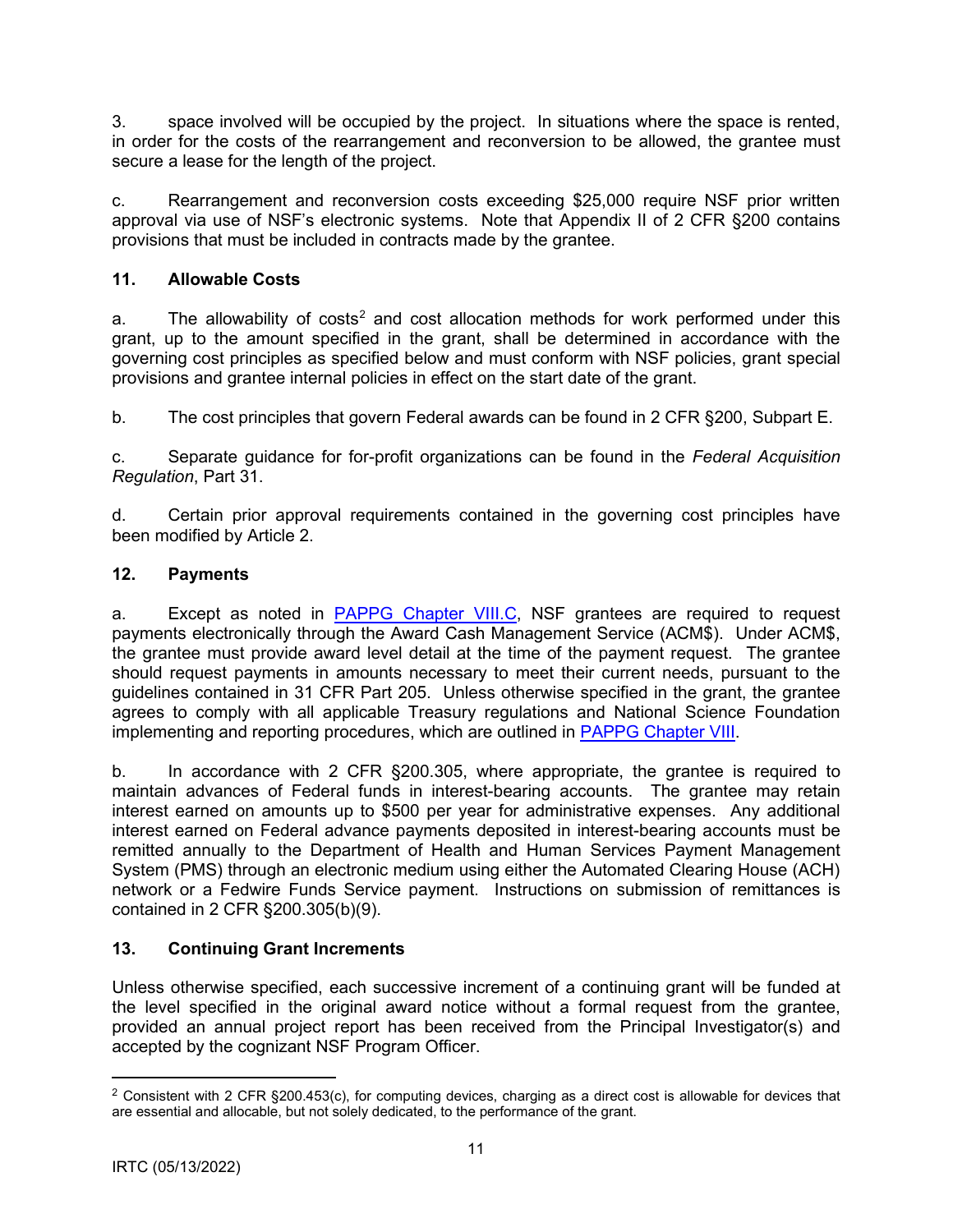<span id="page-11-0"></span>Continuing funding is contingent on (1) availability of funds; (2) satisfactory scientific/technical progress; and (3) any special conditions of the grant.

## **14. Project Reporting Requirements**

## a. Annual Project Reports

1. Submission Requirement. Annual project reports are required for both standard and continuing grants.3

2. Content [of](#page-11-1) Annual Project Reports. Unless otherwise specified in the grant, the Research Performance Progress Report (RPPR), as implemented by NSF in Research.gov, must be used for preparation of annual project reports to address progress in all activities of the project, including any activities intended to address the Broader Impacts criterion that are not intrinsic to the research. The grantee shall include subaward activities in annual project reports that are submitted to NSF.

3. Timing of Annual Project Reports. Unless otherwise specified in the grant, annual project reports should be submitted electronically no later than 90 days prior to the end of the current budget period to allow adequate time for the cognizant NSF Program Officer to review and approve the report. As reflected in the Project Report System, the report is considered due during the 90 day period. The report becomes overdue **the day after the 90-day period ends.** It should be noted that the final annual report serves as the project's final report and must be submitted in accordance with paragraph b below.

Failure to submit timely reports will delay NSF review and processing of pending proposals and processing of additional funding and administrative actions, including, but not limited to, no cost extensions for all identified PIs and co-PIs on a given grant. In the case of continuing grants, failure to submit timely reports may delay processing of funding increments.

b. Final Project Report

1. Submission Requirement. Unless otherwise specified in the grant, the final project report should be submitted electronically no later than 120 days following the end of the grant. As reflected in the Project Report System, the report is considered due during the 120-day period. The report becomes overdue **the day after the 120-day period ends**.

2. Content of Final Project Report. The RPPR, as implemented by NSF in Research.gov, also should be used for preparation of the final project report to address progress in all activities of the project, including any activities intended to address the Broader Impacts criterion that are not intrinsic to the research. The grantee shall include subaward activities in final project reports that are submitted to NSF. By submitting the final project report, the grantee is signifying that the scope of work for the project has been completed and the grantee does not anticipate that any further research activities (including a no-cost extension, supplemental funding, or transfer of the grant) need to be completed on the project. Submission of the final project report, however, does not preclude the grantee from requesting any further payments for costs incurred during the period of performance.

<span id="page-11-1"></span><sup>&</sup>lt;sup>3</sup> Submission of an "interim" report via Research.gov does not constitute compliance with the annual reporting requirement.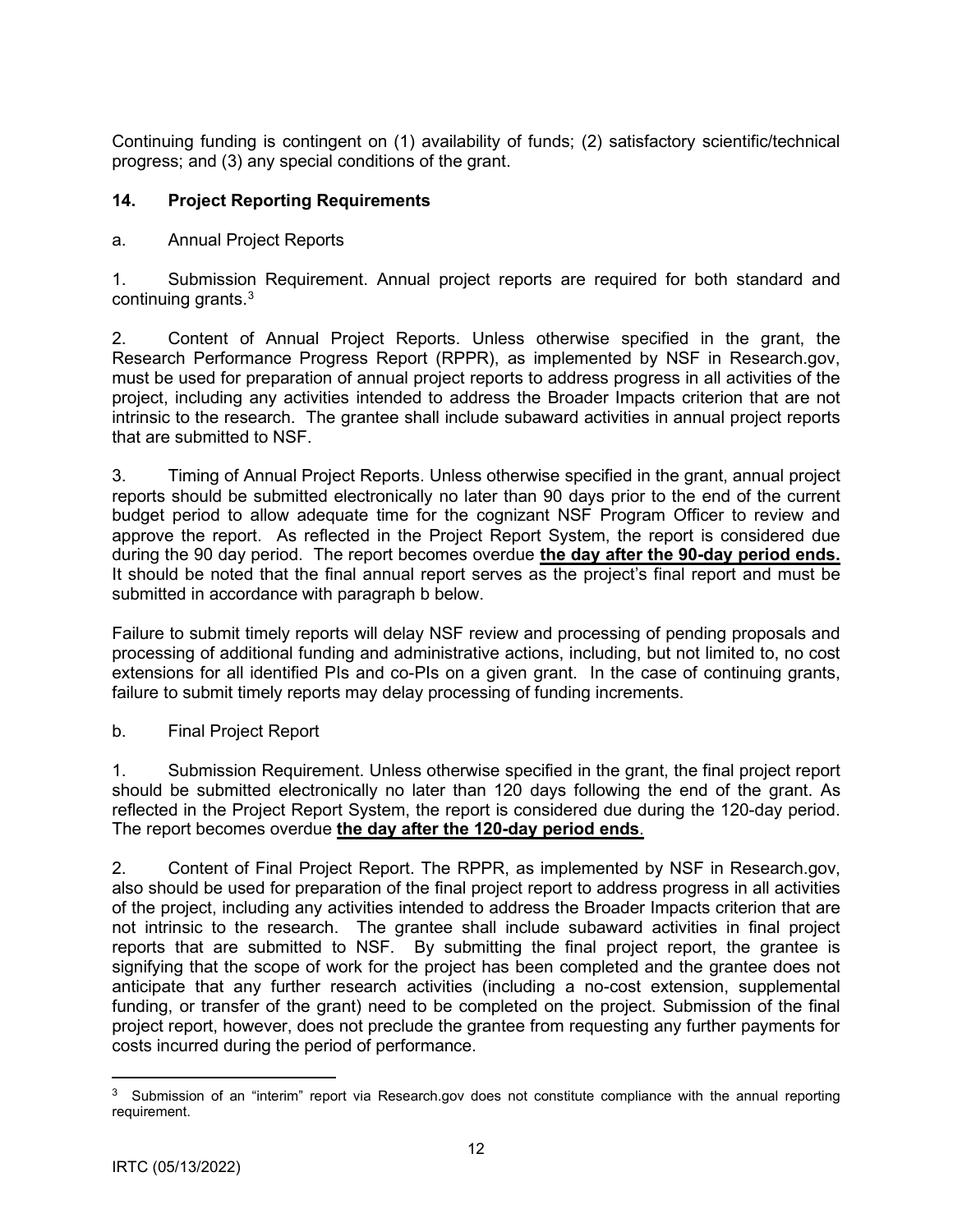<span id="page-12-0"></span>3. Additional Requirements. The grantee also shall provide to the cognizant NSF Program Officer, no later than 120 days following the end date of the grant, any unique reports or other items specified in the grant (e.g., special cost sharing reports), including any reporting requirements set forth in the applicable program solicitation referenced in the grant as being directly related to either the grant or the administration of the grant.

### c*.* Project Outcomes Report for the General Public

No later than 120 days following the end of the grant, a project outcomes report for the general public must be submitted electronically via Research.gov. This report serves as a brief summary, prepared specifically for the public, of the nature and outcomes of the project. This report will be posted electronically by NSF exactly as it is submitted. By submitting the project outcomes report, the grantee is signifying that the scope of work for the project has been completed and the grantee does not anticipate that any further research activities (including a no-cost extension, supplemental funding, or transfer of the grant) need to be completed on the project. Submission of the project outcomes report, however, does not preclude the grantee from requesting any further payments for costs incurred during the period of performance. For information about the content of the report, see PAPPG Chapter VII.D.3.

d. In accordance with 2 CFR §200.344(i), [if the grantee does not su](https://www.nsf.gov/pubs/policydocs/pappg22_1/pappg_7.jsp#VIID3)bmit all required reports within one year of the period of performance end date, NSF must report the grantee's material failure to comply with the terms and conditions of the award with the Office of Management and Budget (OMB)-designated integrity and performance system (currently Federal Awardee Performance and Integrity Information System (FAPIIS)). NSF may also pursue other enforcement actions per 2 CFR §200.339.

## **15. Expenditure Reports**

The grantee must submit final payment requests through ACM\$ no later than 120 days after the end date of the grant. This requirement applies to all current grants and funding amendments to existing NSF grants, as well as to all new NSF grants.

NSF uses the payment request entries in ACM\$ to collect the final financial data for awards paid through that system. No additional interim or final financial reporting is required.

For instructions regarding final disbursement reporting, see PAPPG Chapter VIII.E.

## **16. Responsible and Ethical Conduct of Research**

In accordance with Section 7009 of the America Creating Opportunities to Meaningfully Promote Excellence in Technology, Education, and Science (COMPETES) Act (42 USC §1862o–1), NSF requires that the grantee must have a plan in place to provide appropriate training and oversight in the responsible and ethical conduct of research (RECR) to undergraduates, graduate students, and postdoctoral researchers who will be supported by NSF to conduct research. Training plans are subject to review, upon request.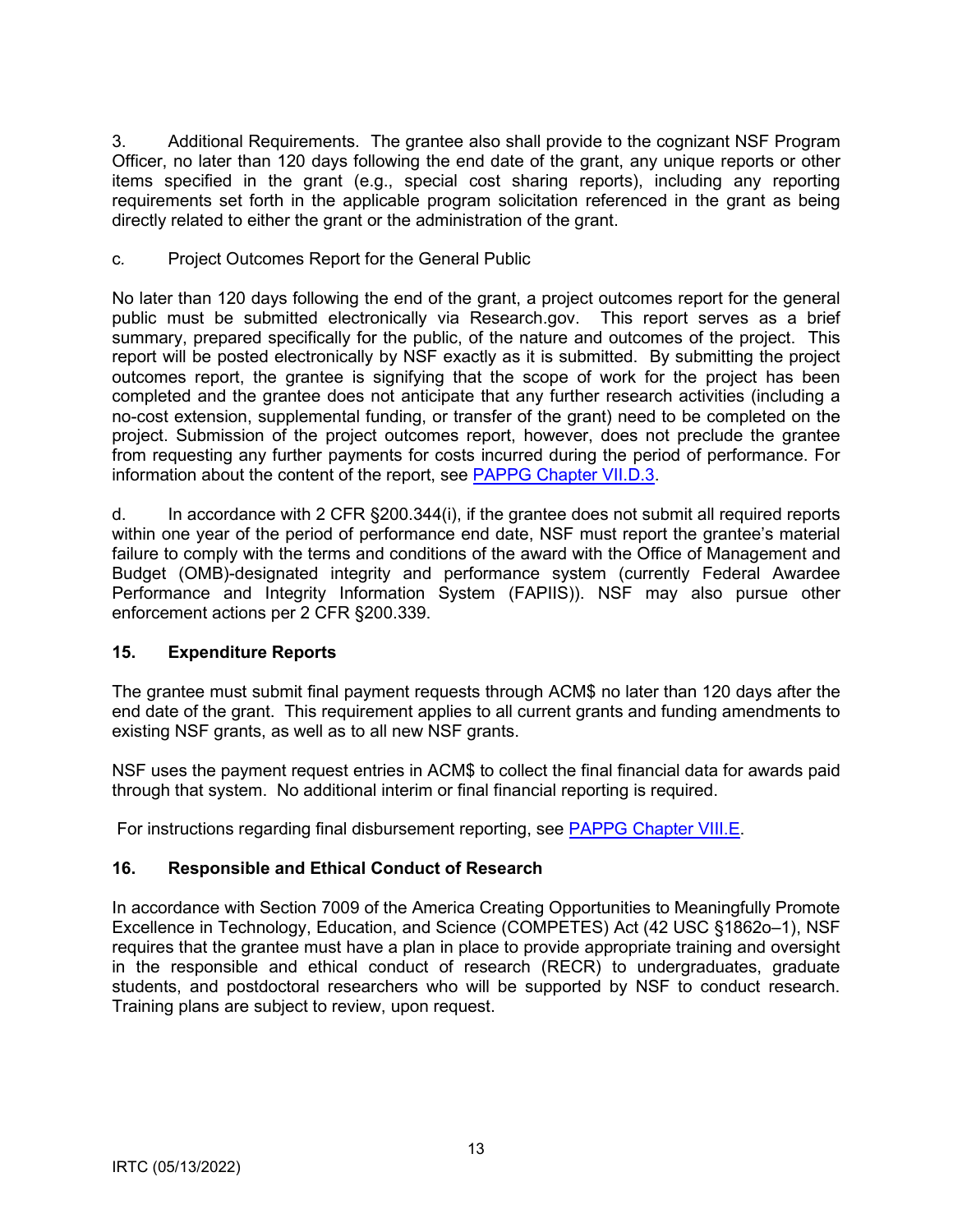<span id="page-13-0"></span>The grantee must designate one or more persons to oversee compliance with the RECR training requirement. The grantee is responsible for verifying that undergraduate students, graduate students, and postdoctoral researchers supported by NSF to conduct research have received training in the responsible and ethical conduct of research, in accordance with the plan the grantee has put in place for their organization.

The grantee shall ensure that these RECR requirements flow down to all subrecipients, or are otherwise appropriately addressed in the subaward.

### **17. Reporting Subawards and Executive Compensation**

**This award term was extracted verbatim from Appendix A to Part 170. For these purposes, the term "***you***" means the NSF grantee.**

a. Reporting of first-tier subawards

1. Applicability. Unless exempt as provided in paragraph d. of this award term, you must report each action that equals or exceeds \$30,000 in Federal funds for a subaward to a non-Federal entity or Federal agency (see definitions in paragraph e. of this award term).

2. Where and when to report

(i) The non-Federal entity or Federal agency must report each obligating action described in paragraph a.1. of this award term to http://www.fsrs.gov.

(ii) For subaward information, report no later than the end of the month following the month in which the obligation was made. (For example, if the obligation was made on November 7, 2010, the obligation must be reported by no later than December 31, 2010.)

3. What to report. You must report the information about each obligating action that the submission instructions posted at [http://www.fsrs.gov](http://www.fsrs.gov/) specify.

b. Reporting total compensation of recipient executives for non-Federal entities.

1. Applicability and what to report. You must report total compensation for each of your five most highly compensated executives for the preceding completed fiscal year, if:

i. the total Federal funding authorized to date under this Federal award equals or exceeds \$30,000 or more as defined in 2 CFR §170.320;

 $(ii)$  in the preceding fiscal year, you received—

(A) 80 percent or more of your annual gross revenues from Federal procurement contracts (and subcontracts) and Federal financial assistance subject to the Transparency Act, as defined at 2 CFR 170.320 (and subawards); and

(B) \$25,000,000 or more in annual gross revenues from Federal procurement contracts (and subcontracts) and Federal financial assistance subject to the Transparency Act, as defined at 2 CFR 170.320 (and subawards); and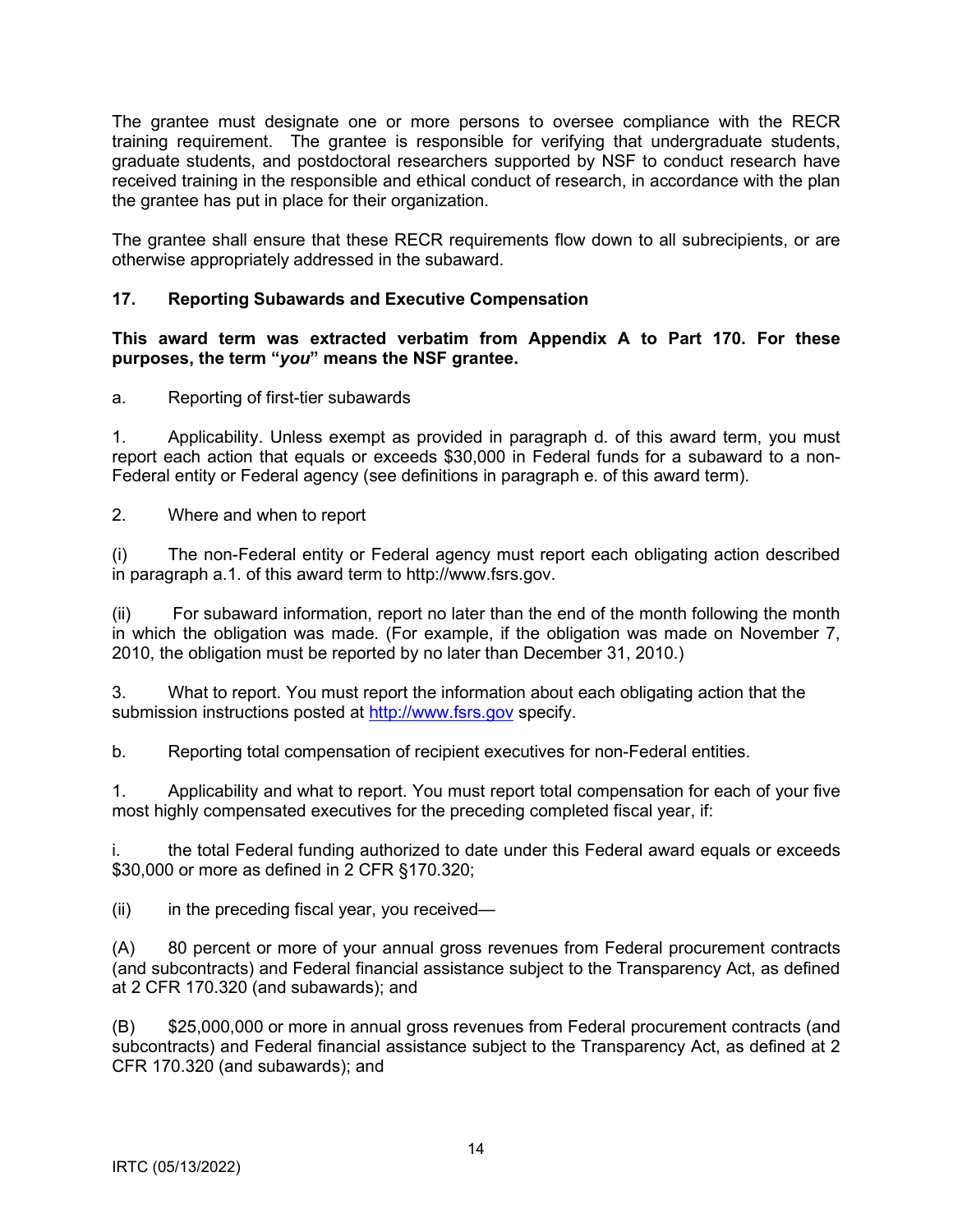(iii) The public does not have access to information about the compensation of the executives through periodic reports filed under section 13(a) or 15(d) of the Securities Exchange Act of 1934 (15 U.S.C. 78m(a), 78o(d)) or section 6104 of the Internal Revenue Code of 1986. (To determine if the public has access to the compensation information, see the U.S. Security and Exchange Commission total compensation filings at http://www.sec.gov/answers/execomp.htm.)

2. Where and when to report. You must report executive total compensation described in paragraph b.1.of this award term:

(i) As part of your registration profile at [https://www.sam.gov.](https://www.sam.gov/)

(ii) By the end of the month following the month in which this award is made, and annually thereafter.

c. Reporting of Total Compensation of Subrecipient Executives

1. Applicability and what to report. Unless you are exempt as provided in paragraph d. of this award term, for each first-tier non-Federal entity subrecipient under this grant, the recipient shall report the names and total compensation of each of the subrecipient's five most highly compensated executives for the subrecipient's preceding completed fiscal year, if-

(i) in the subrecipient's preceding fiscal year, the subrecipient received—

(A) 80 percent or more of its annual gross revenues from Federal procurement contracts (and subcontracts) and Federal financial assistance subject to the Transparency Act, as defined at 2 CFR 170.320 (and subawards); and

(B) \$25,000,000 or more in annual gross revenues from Federal procurement contracts (and subcontracts), and Federal financial assistance subject to the Transparency Act (and subawards); and

(ii) The public does not have access to information about the compensation of the executives through periodic reports filed under section 13(a) or 15(d) of the Securities Exchange Act of 1934 (15 U.S.C. 78m(a), 78o(d)) or section 6104 of the Internal Revenue Code of 1986. (To determine if the public has access to the compensation information, see the U.S. Security and Exchange Commission total compensation filings at [http://www.sec.gov/answers/execomp.htm.](http://www.sec.gov/answers/execomp.htm))

2. Where and when to report. You must report subrecipient executive total compensation described in paragraph c.1.of this award term:

(i) To the recipient.

(ii) By the end of the month following the month during which you make the subaward. For example, if a subaward is obligated on any date during the month of October of a given year (i.e., between October 1 and 31), you must report any required compensation information of the subrecipient by November 30 of that year.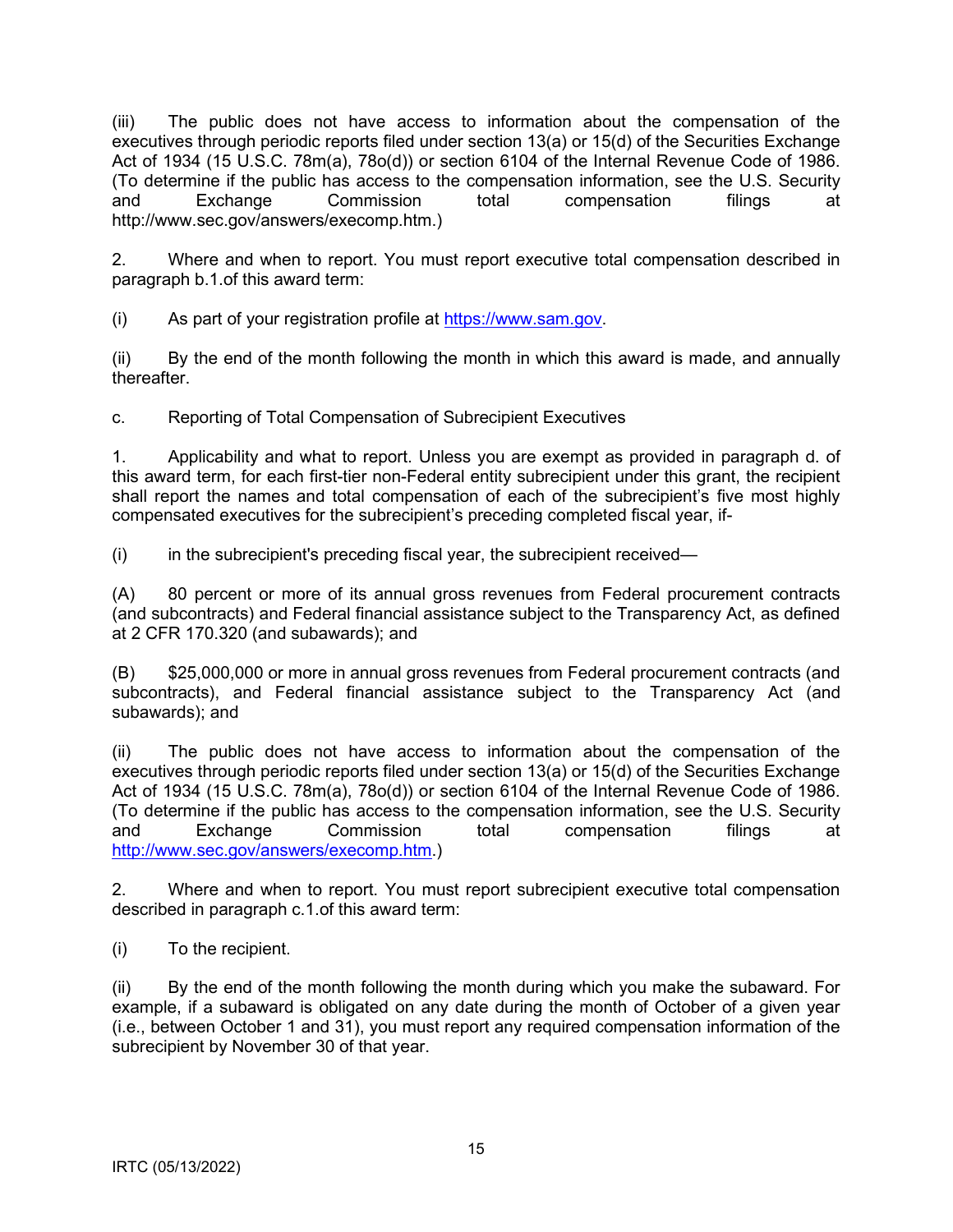d. Exemptions

If, in the previous tax year, you had gross income, from all sources, under \$300,000, you are exempt from the requirements to report:

(i) Subawards,

and

(ii) The total compensation of the five most highly compensated executives of any subrecipient.

e. Definitions. For purposes of this award term:

1. *Federal Agency* means a Federal agency as defined at 5 U.S.C. 551(1) and further clarified by 5 U.S.C. 552(f)

2. *Non-Federal entity* means all of the following, as defined in 2 CFR part 25:

(i) A Governmental organization, which is a State, local government, or Indian tribe;

(ii) A foreign public entity;

(iii) A domestic or foreign nonprofit organization; and,

(iv) A domestic or foreign for-profit organization.

3. *Executive* means officers, managing partners, or any other employees in management positions.

4. *Subaward*:

(i) This term means a legal instrument to provide support for the performance of any portion of the substantive project or program for which you received this award and that you as the recipient award to an eligible subrecipient.

(ii) The term does not include your procurement of property and services needed to carry out the project or program (for further explanation, see 2 CFR §200.330).

(iii) A subaward may be provided through any legal agreement, including an agreement that you or a subrecipient considers a contract.

5. *Subrecipient* means a non-Federal entity or Federal agency that:

(i) Receives a subaward from you (the recipient) under this award; and

(ii) Is accountable to you for the use of the Federal funds provided by the subaward.

6. *Total compensation* means the cash and noncash dollar value earned by the executive during the recipient's or subrecipient's preceding fiscal year and includes the following (for more information see 17 CFR 229.402(c)(2)).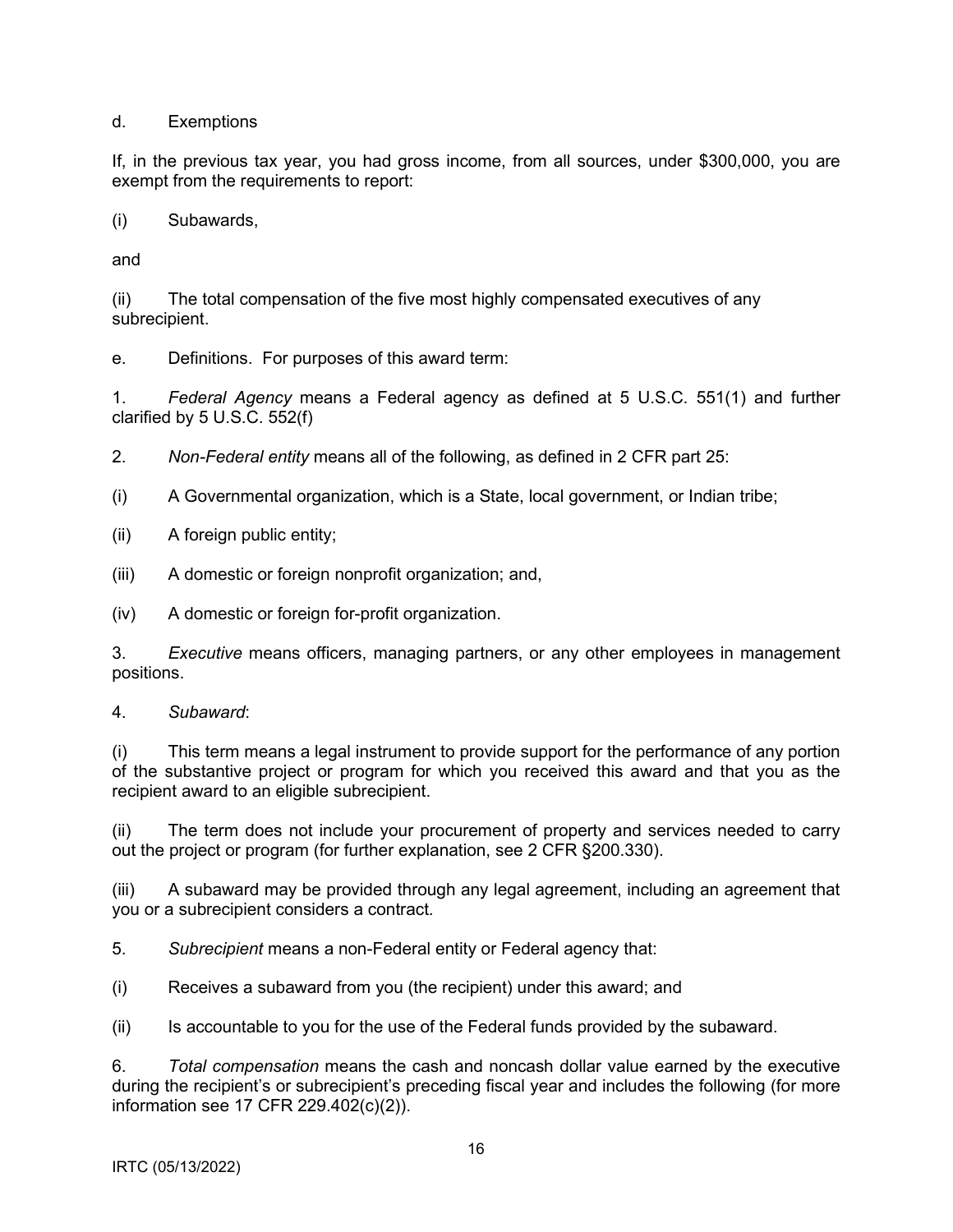### <span id="page-16-0"></span>**18. System for Award Management and Universal Identifier Requirements**

#### **This award term was extracted verbatim from Appendix A to Part 25. For these purposes, the term "***you***" means the NSF grantee.**

A. Requirement for System for Award Management

Unless you are exempted from this requirement under 2 CFR §25.110, you as the recipient must maintain current information in the SAM. This includes information on your immediate and highest level owner and subsidiaries, as well as on all of your predecessors that have been awarded a Federal contract or Federal financial assistance within the last three years, if applicable, until you submit the final financial report required under this Federal award or receive the final payment, whichever is later. This requires that you review and update the information at least annually after the initial registration, and more frequently if required by changes in your information or another Federal award term.

B. Requirement for Unique Entity Identifier

If you are authorized to make subawards under this Federal award, you:

1. Must notify potential subrecipients that no entity (see definition in paragraph C of this award term) may receive a subaward from you until the entity has provided its Unique Entity Identifier to you.

2. May not make a subaward to an entity unless the entity has provided its Unique Entity Identifier to you. Subrecipients are not required to obtain an active SAM registration but must obtain a Unique Entity Identifier.

C. Definitions

For purposes of this term:

1. *System for Award Management (SAM)* means the Federal repository into which a recipient must provide information required for the conduct of business as a recipient. Additional information about registration procedures may be found at the SAM Internet site (currently at *https://www.sam.gov*).

2*. Unique Entity Identifier* means the identifier assigned by SAM to uniquely identify business entities.

3*. Entity* includes non-Federal entities as defined at 2 CFR §200.1 and also includes all of the following, for purposes of this part:

- a. A foreign organization;
- b. A foreign public entity;
- c. A domestic or foreign for-profit organization; and
- d. A Federal agency.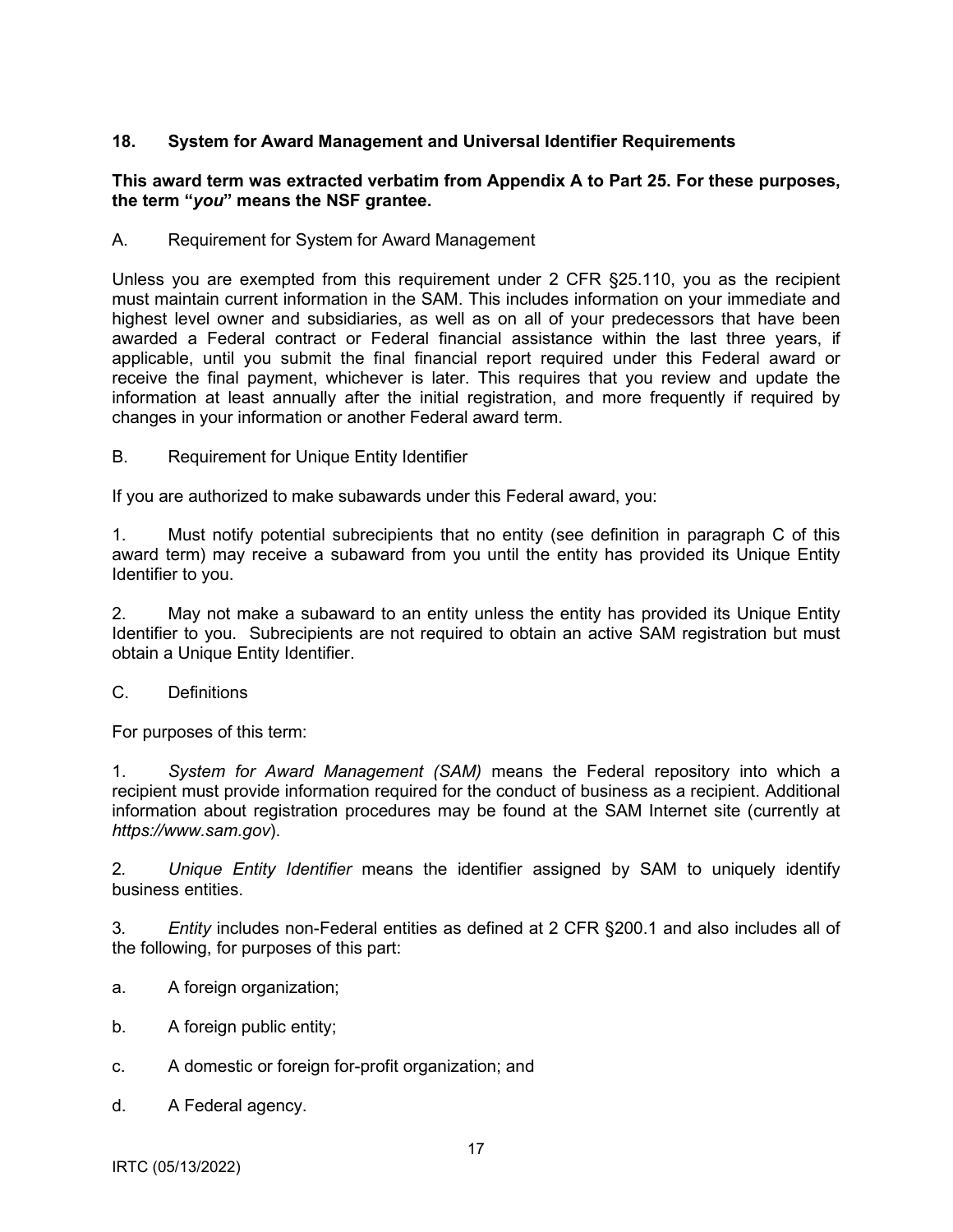- <span id="page-17-0"></span>4. *Subaward* has the meaning given in 2 CFR §200.1.
- 5. *Subrecipient* has the meaning given in 2 CFR §200.1.

### **19. Information Collection**

Information collection activities performed under this grant are the responsibility of the grantee, and NSF support of the project does not constitute NSF approval of the survey design, questionnaire content, or information collection procedures. The grantee shall not represent to respondents that such information is being collected for or in association with the National Science Foundation or any other U.S. Government agency without the specific written approval of such information collection plan or device by NSF. This requirement, however, is not intended to preclude mention of NSF support of the project in response to an inquiry or acknowledgment of such support in any publication of this information.

### **20. Copyrighted Material**

a. Definition

*Subject writing* means any material that:

- 1. is or may be copyrighted under [Title 17 of the USC;](http://www.copyright.gov/title17/) and
- 2. is produced by the grantee or its employees in the performance of work under this grant.

Subject writings include such items as reports, books, journal articles, software, databases, sound recordings, videotapes, and videodiscs.

b. Copyright Ownership, U.S. Government License

Except as otherwise specified in the grant or by this paragraph, the grantee may own or permit others to own copyright in all subject writings. The grantee agrees that if it or anyone else does own copyright in a subject writing, the U.S. government will have a nonexclusive, nontransferable, irrevocable, royalty-free license to exercise or have exercised for or on behalf of the U.S. throughout the world all the exclusive rights provided by copyright. Such license, however, will not include the right to sell copies or phonorecords of the copyrighted works to the public.

c. Grants Affected by International Agreements

If the grant indicates it is subject to an identified international agreement or treaty, NSF can direct the grantee to convey to any foreign participant or otherwise dispose of such rights to subject writings as are required to comply with that agreement or treaty.

d. Grantee Action to Protect U.S. Government Interests

The grantee agrees to acquire, through written agreement or an employment relationship, the ability to comply with the requirements of the preceding paragraphs and, in particular, to acquire the ability to convey rights in a subject writing to a foreign participant if directed by NSF under the previous paragraph. The grantee further agrees that any transfer of copyright or any other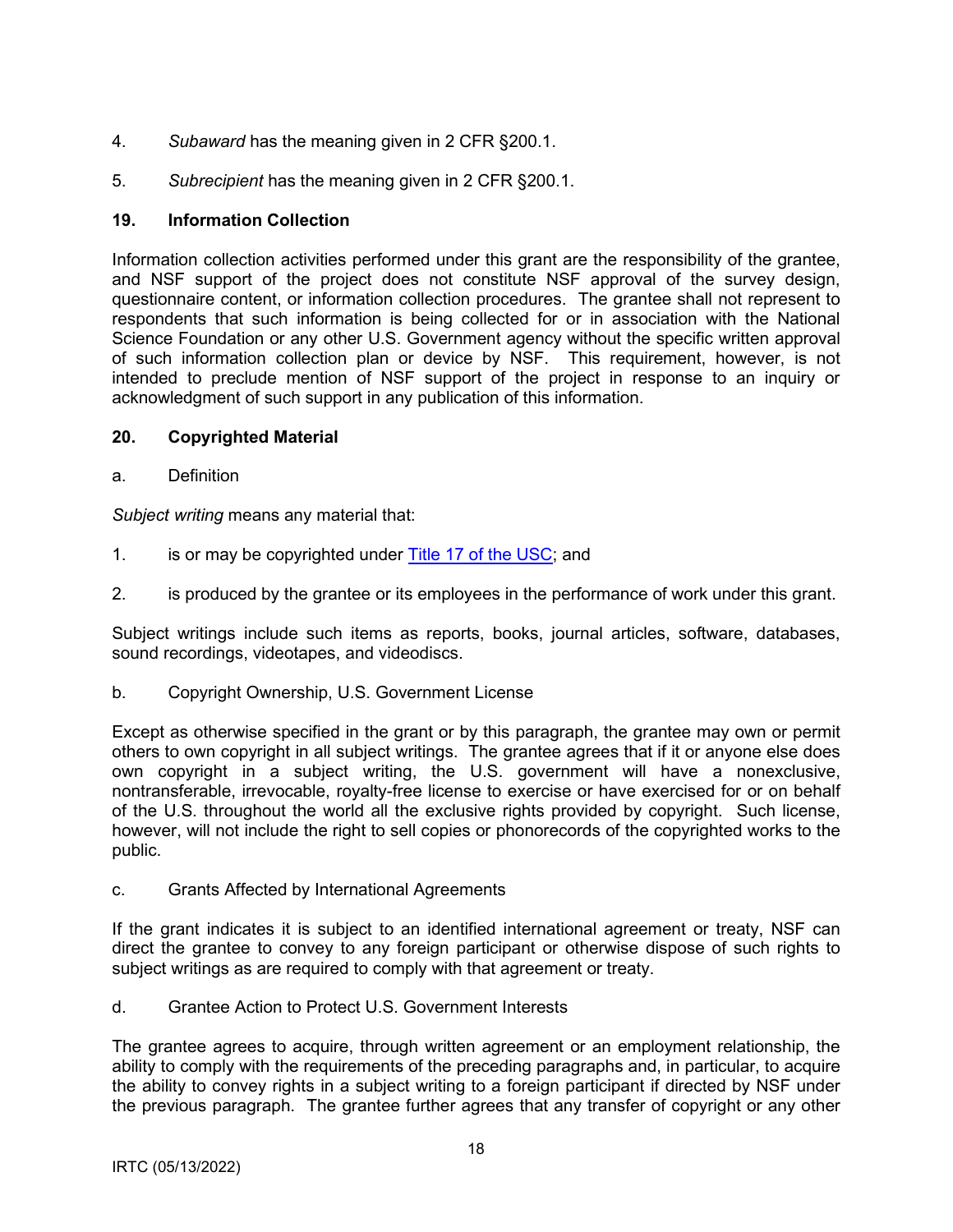<span id="page-18-0"></span>rights to a subject writing, by it or anyone whom it has allowed to own such rights, will be made subject to the requirements of this article.

### **21. Public Access to Copyrighted Material**

NSF's policy on public access to copyrighted material [\(Public Access Policy\)](http://www.nsf.gov/news/special_reports/public_access/) reflects the Foundation's commitment to making certain that, to the extent possible, the American public, industry and the scientific community have access to the results of federally funded scientific research. Pursuant to this policy, the grantee must ensure that all articles in peer-reviewed scholarly journals and papers in juried conference proceedings:

- are deposited in a public access compliant repository (as identified in the Public Access Policy);
- are available for download, reading and analysis within 12 months of publication;
- possess a minimum set of machine-readable metadata elements as described in the Public Access Policy;
- are reported in annual and final reports with a persistent identifier.

Either the final printed version or the final peer-reviewed manuscript is acceptable for deposit.

#### **22. Program Income**

#### a. Definition

The following provisions implement applicable portions of 2 CFR §200.307. *Program income* means gross income earned by the grantee that is directly generated by a supported activity or earned as a result of the grant during the period of performance.

Except as otherwise provided in Federal statutes, regulations, or the terms and conditions of the grant, program income does not include rebates, credits, discounts, and interest earned on any of them. Note that registration fees collected under NSF-supported conferences are considered program income.

b. NSF Policy

#### 1. Standard Treatment

Unless otherwise specified in the grant, program income received or accruing to the grantee during the period of the grant is to be retained by the grantee, added to the funds committed to the project by NSF, and thus used to further project objectives. The grantee has no obligation to NSF with respect to program income received beyond the period of the grant. The grantee also shall have no obligation to NSF with respect to program income earned from license fees and royalties for copyrighted material, patents, patent applications, trademarks, and inventions produced under an award (see [PAPPG Chapter VIII.D.4\)](https://www.nsf.gov/pubs/policydocs/pappg22_1/pappg_8.jsp#VIIID4). However, Patent and Trademark Amendments (35 USC §18) shall apply to inventions made under a grant.

Efforts should be made to avoid having unexpended program income remaining at the end date of the grant. Program income earned during the project period should be expended prior to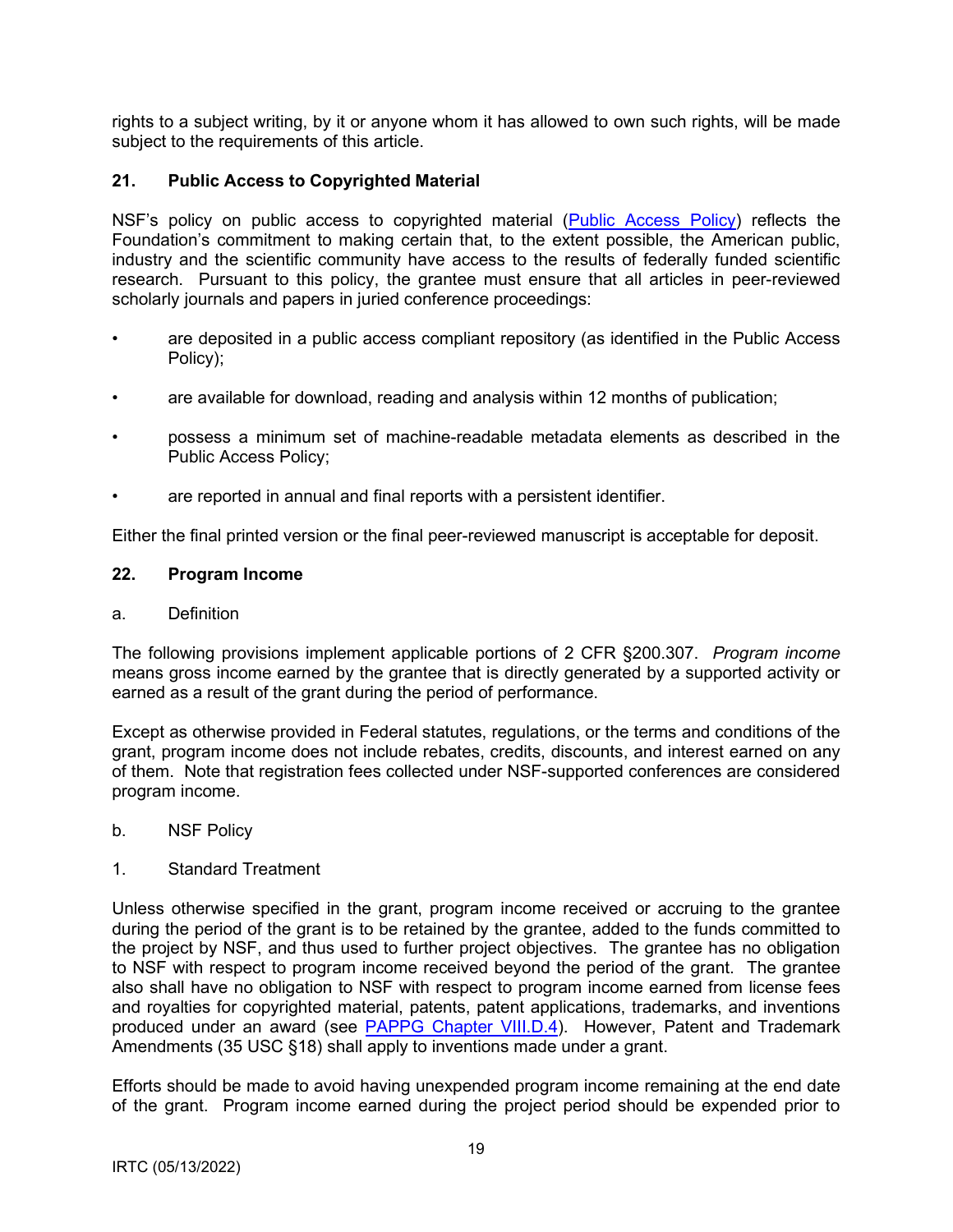requesting reimbursement against the grant. In the event a grantee has unexpended program income remaining at the end of the grant, it must be remitted to NSF by crediting costs otherwise chargeable against the grant. If it is not possible to record the credit via ACM\$, the excess program income must be remitted to NSF electronically or by check payable to the National Science Foundation.

### 2. Special Treatment

In exceptional circumstances, NSF may approve use of a special grant provision to restrict or eliminate a grantee's control of income earned through NSF-supported activities if it determines that this would best serve the purposes of a particular program or grant. The special provisions may require treatment of the program income via use of the deductive method, the Federal share of program income be kept in a separate account or reported on and/or remitted for such periods as may be reasonable under the circumstances.

If, in accordance with the grant terms and conditions program income is designated for deductive treatment, it must be remitted to NSF by crediting costs otherwise chargeable against the grant. Program Income in excess of the grant will be remitted to NSF electronically or by check payable to the National Science Foundation.

#### c. Records Retention

The grantee is required to retain appropriate financial and other records relating to program income earned during the grant period of performance and for three years beyond the date of submission of the final financial disbursements in ACM\$. For instructions regarding final disbursement reporting, see [PAPPG Chapter VIII.E.](https://www.nsf.gov/pubs/policydocs/pappg22_1/pappg_8.jsp#VIIIE)

### d. Reporting Requirements

On an annual basis, the grantee is required to submit a Program Income Reporting Worksheet to NSF in order to report program income earned and expended for any of their grants or to validate that they did not earn and expend program income for any of their grants during the applicable period. The Program Income Reporting Worksheet utilizes the standard OMBapproved Government-wide data elements from the Program Income section of the Federal Financial Report (SF 425) and is due 45 days after the end of the Federal Fiscal Year. The Program Income Reporting Worksheet and related instructions are available through Research.gov [\(http://research.gov/programincome\)](http://research.gov/programincome).

Failure to report program income or to validate that no program income was earned/expended could result in suspension of future grant payments.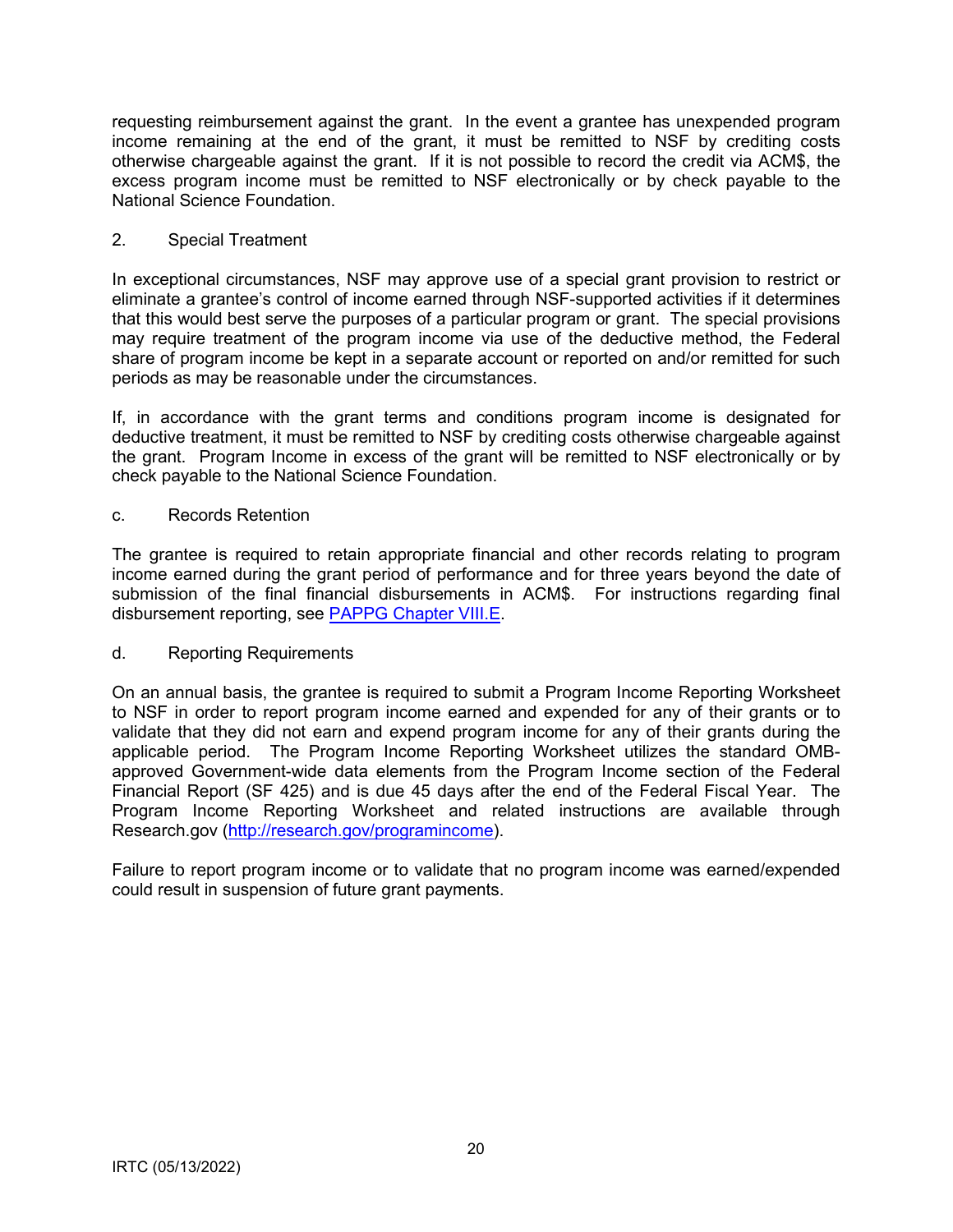### <span id="page-20-0"></span>**23. Publications**

### a*.* Acknowledgment of Support

The grantee is responsible for assuring that an acknowledgment of NSF support:

1. is made in any publication (including World Wide Web sites) of any material based on or developed under this project, in the following terms:

"This material is based upon work supported by the National Science Foundation under Grant No. (NSF grant number)."

2. is orally acknowledged during all news media interviews, including popular media such as radio, television, and news magazines.

b. News Releases

The grantee is strongly encouraged to consult with and notify the cognizant NSF Program Officer or his/her designee prior to issuing news releases concerning NSF-supported activities.

c. Disclaimer

The grantee is responsible for assuring that every publication of material (including World Wide Web pages) based on or developed under this grant, except scientific articles or papers appearing in scientific, technical, or professional journals, contains the following disclaimer:

"Any opinions, findings, and conclusions or recommendations expressed in this material are those of the author(s) and do not necessarily reflect the views of the National Science Foundation."

d. Copies for NSF

The grantee is responsible for assuring that the cognizant NSF Program Officer is provided access to, either electronically or in paper form, a copy of every publication of material based on or developed under this grant, clearly labeled with the grant number and other appropriate identifying information, promptly after publication.

### **24. Intangible Property**

Unless otherwise specified in the award notice, if this grant is for experimental, developmental, or research work, the clause found in [PAPPG Chapter XI.D.1](https://www.nsf.gov/pubs/policydocs/pappg22_1/pappg_11.jsp#XID1) (implementing the Bayh-Dole Act, [35 USC §200 et seq.]) applies. The grantee will include that clause in all subawards for experimental, developmental, or research activities.

## **25. Cost Sharing or Matching**

### a. General

1. The grantee must cost share in accordance with any amount specified on Line M of the grant budget. Cost sharing participation in other projects may not be counted towards meeting the specific cost sharing requirements of the grant and must come from non-Federal sources.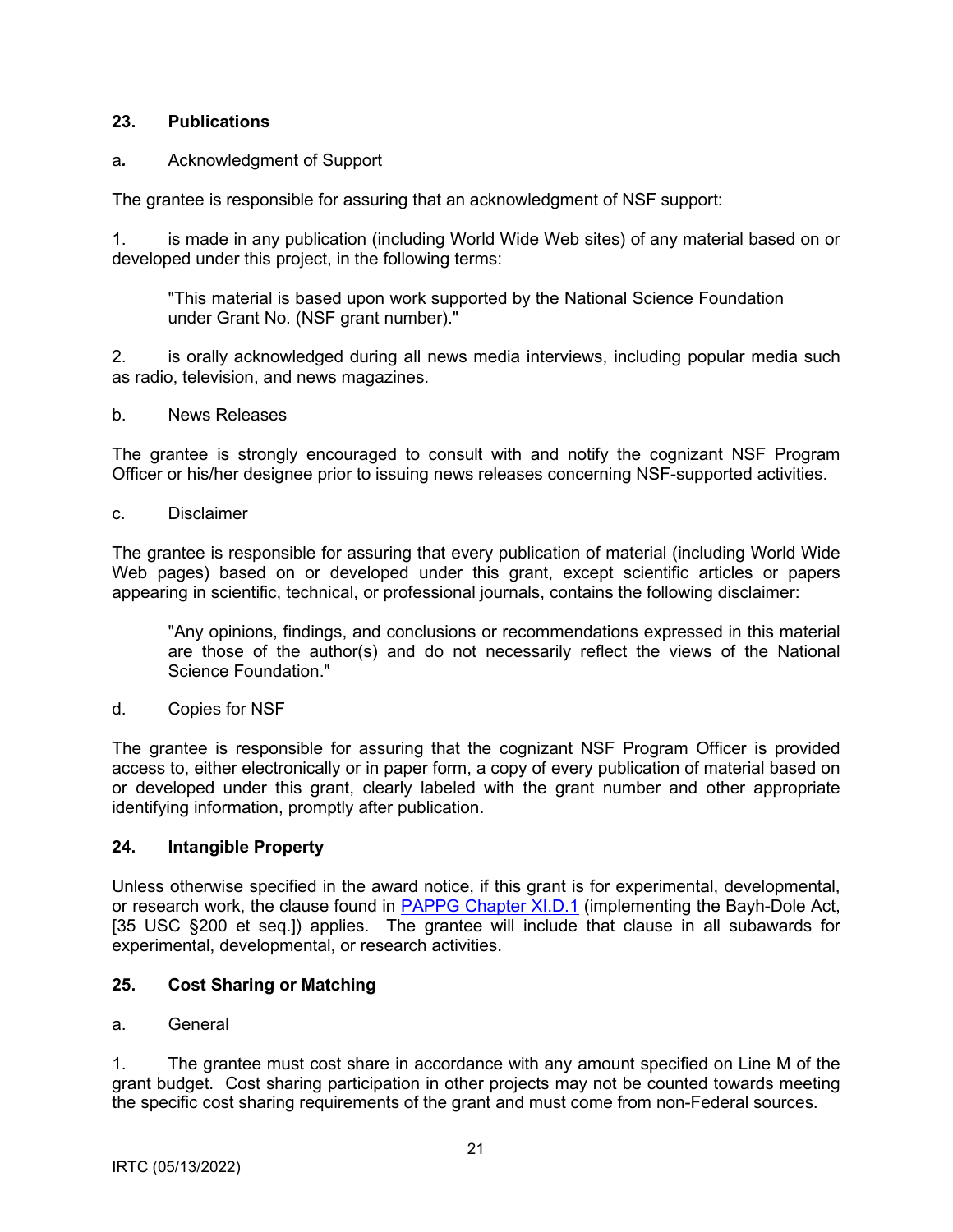<span id="page-21-0"></span>2. Should the grantee become aware that it may be unable to provide the cost sharing of at least the amount identified on Line M of the NSF grant budget, it must: a) immediately provide written notification to the cognizant NSF Grants and Agreements Officer of the situation; and b) indicate steps it plans to take to secure replacement cost sharing; or c) indicate the plans it has to either continue or phase out the project in the absence of the approved level of cost sharing.

3. Should NSF agree to the organization's proposed plans, the cognizant NSF Grants and Agreements Officer will modify the grant accordingly, including, if appropriate, reducing the amount of NSF support. Should the organization's plans be unacceptable to NSF, the grant may be subject to termination. NSF modifications to proposed cost sharing revisions are made on a case-by-case basis.

4. Failure by the organization to notify NSF, in accordance with paragraph 2. above, may result in the disallowance of some or all of the costs charged to the grant; the subsequent recovery by NSF of some or all of the NSF funds provided under the grant; possible termination of the grant; and may constitute a violation of the terms of the grant so serious as to provide grounds for subsequent suspension or debarment.

### b. Cost Sharing Records

The grantee must maintain records of all project costs that are claimed by the grantee as cost sharing as well as records of costs to be paid by the Government. Such records are subject to audit. Acceptable forms of cost sharing contributions are those that meet the criteria identified in 2 CFR §200.306. Unless otherwise specified in the grant, approval is given to include unrecovered indirect costs as part of cost sharing or matching contributions. If the grantee's cost participation includes in-kind contributions, the basis for determining the valuation for volunteer services and donated property must be documented.

### c. Cost Sharing Reports

The amount of mandatory cost sharing must be documented (on an annual and final basis), certified by the Authorized Organizational Representative, and reported to the cognizant NSF Program Officer via use of NSF's electronic systems. Such notifications must be submitted no later than 90 days prior to the end of the current budget period to meet the annual notification requirement, and no later than 120 days following the end date of the grant to meet the final notification requirement. The cost share notification is considered due during the 90- or 120-day period respectively. The notification becomes overdue **the day after the respective 90- or 120-day period ends.** 

### **26. Audit and Records**

a. Financial records, supporting documents, statistical records, and other records pertinent to this grant must be retained by the grantee for a period of three years from submission of the Final Project Report specified in Article 14b.

1. Records that relate to audits, appeals, litigation, or the settlement of claims arising out of the performance of the project must be retained until final disposition of such audits, appeals, litigation, or claims has been reached.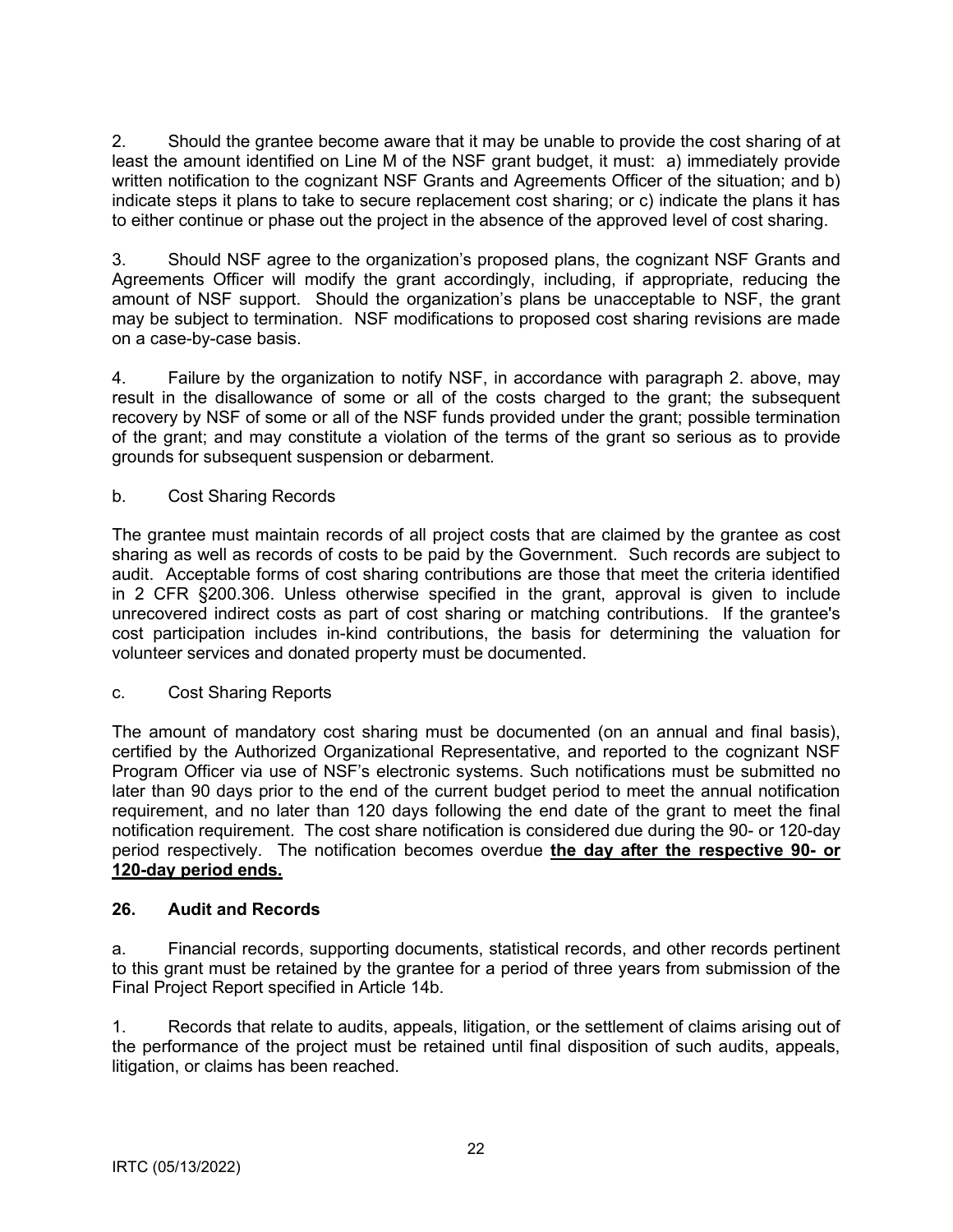<span id="page-22-0"></span>2. Records relating to projects subject to special project income provisions must be retained until three years from the end of the grantee's fiscal year in which the grant requirement for reporting income expires.

b. Unless court action or audit proceedings have been initiated, the grantee may substitute electronic copies of original records.

c. The Director of the National Science Foundation and the Comptroller General of the U.S., or any of their duly authorized representatives, shall have access to any pertinent books, documents, papers, and records of the grantee and of the performing organization, if different, to make audits, examinations, excerpts, and transcripts. Further, any negotiated contract in excess of the simplified acquisition threshold (currently \$250,000) made by the grantee shall include a provision to the effect that the grantee, the Director of the National Science Foundation, the Comptroller General of the U.S., or any of their duly authorized representatives shall have access to pertinent records for similar purposes.

d. In order to avoid duplicate record keeping, NSF may make special arrangements with the grantee to retain any records that are needed for joint use. NSF may request transfer to its custody of records not needed by the grantee when it determines that the records possess longterm retention value. When the records are transferred to or maintained by NSF the three-year retention requirement is not applicable to the grantee. In the rare event that this provision is exercised, NSF will negotiate a mutually agreeable arrangement with the grantee regarding reimbursement of costs.

## **27. Site Visits**

NSF, through authorized representatives, has the right, at all reasonable times, to make site visits to review project accomplishments and management control systems and to provide such technical assistance as may be required. If any site visit is made by NSF on the premises of the grantee or a subrecipient under a grant, the grantee shall provide and shall require its subrecipients to provide all reasonable facilities and assistance for the safety and convenience of the U.S. Government representatives in the performance of their duties. All site visits and evaluations shall be performed in such a manner that will not unduly delay the work.

### **28. Termination and Enforcement**

a. Any suspension or termination action taken by NSF must be issued by a cognizant NSF Grants and Agreements Officer and will be in accordance with this article, 2 CFR §200.340, and [PAPPG Chapter XII.A.](https://www.nsf.gov/pubs/policydocs/pappg22_1/pappg_12.jsp#XIIA)

b. The grant may be suspended or terminated in whole or in part in any of the following situations:

1. By NSF, if the grantee fails to comply with the terms and conditions of a Federal grant;

2. By NSF, to the greatest extent authorized by law, if a grant no longer effectuates the program goals or agency priorities;

3. By NSF, with the consent of the grantee, in which case the two parties must agree upon the termination conditions, including the effective date and, in the case of partial termination, the portion to be terminated.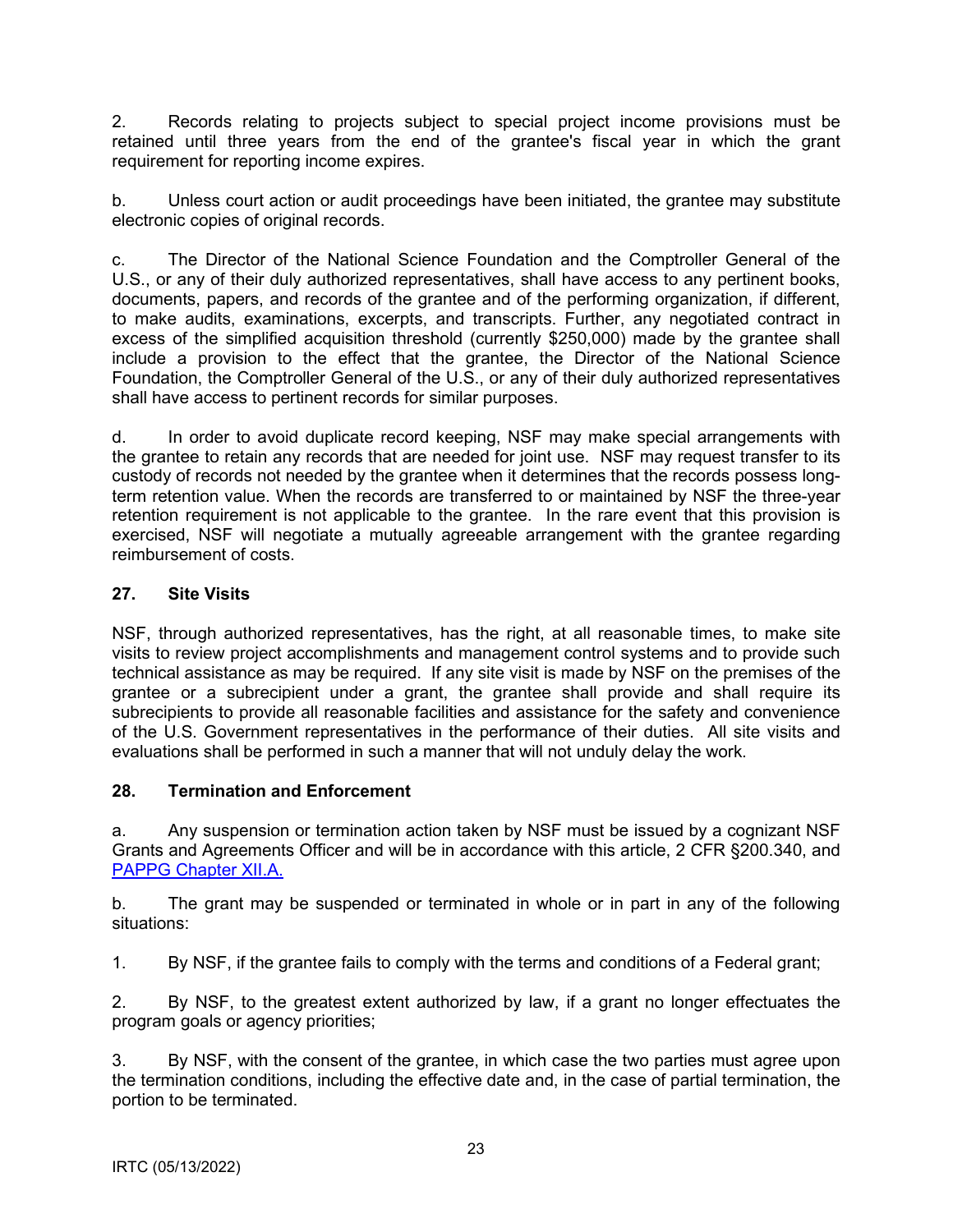<span id="page-23-0"></span>4. By the grantee upon sending to NSF written notification setting forth the reasons for such termination, the effective date, and, in the case of partial termination, the portion to be terminated. However, if NSF determines in the case of partial termination that the reduced or modified portion of the NSF grant will not accomplish the purposes for which the NSF grant was made, NSF may terminate the Federal grant in its entirety;

5. By NSF, pursuant to termination provisions included in the NSF grant; or

6. By NSF, when ordered by the Deputy Director under NSF's Regulation on Research Misconduct [45 CFR Part 689].

c. Normally, action by NSF to suspend or terminate a grant will be taken only after the grantee has been informed by NSF of any deficiency on its part and given an opportunity to correct it. NSF, however, may immediately suspend or terminate the grant without notice when it believes such action is reasonable to protect the interests of the Government.

d. No costs incurred during a suspension period or after the effective date of a termination will be allowable, except those costs which, in the opinion of NSF, the grantee could not reasonably avoid or eliminate, or which were otherwise authorized by the suspension or termination notice, provided such costs would otherwise be allowable under the terms of the grant and the governing cost principles.

e. Within 30 days of the termination date, the grantee will furnish a summary of progress under the grant and an itemized accounting of costs incurred prior to the termination date or pursuant to d, above. Final allowable costs under a termination settlement shall be in accordance with the terms of the grant, including this article, and the governing cost principles, giving due consideration to the progress under the grant. In no event will the total of NSF payments under a terminated grant exceed the grant amount, or the NSF pro rata share of the total project costs when cost sharing was anticipated, whichever is less.

f. When an NSF grant is terminated or partially terminated, both NSF and the grantee remain responsible for compliance with the requirements in 2 CFR §§200.344 and 200.345.

g. A notice of termination other than by mutual agreement and/or the final settlement amount may be subject to review pursuant to Article 29.

h. NSF will report grant terminations to the OMB-designated integrity and performance system in accordance with Federal regulation, but only after the grantee has had an opportunity to exhaust the review procedures contained in [PAPPG Chapter XII.B.](https://www.nsf.gov/pubs/policydocs/pappg22_1/pappg_12.jsp#XIIB) See also Article 14.d for additional information on FAPIIS.

### **29. Termination Review Procedure**

a. A request for review of a notice of termination or settlement should be addressed to the Division Director, Division of Grants and Agreements, National Science Foundation, 2415 Eisenhower Avenue, Alexandria, VA, 22314. It must be postmarked no later than 30 days after the date of the letter notifying the grantee of the termination or settlement.

b. The request for review must contain a full statement of the grantee's position with respect to the disputed matter and the facts and rationale that support the grantee's position.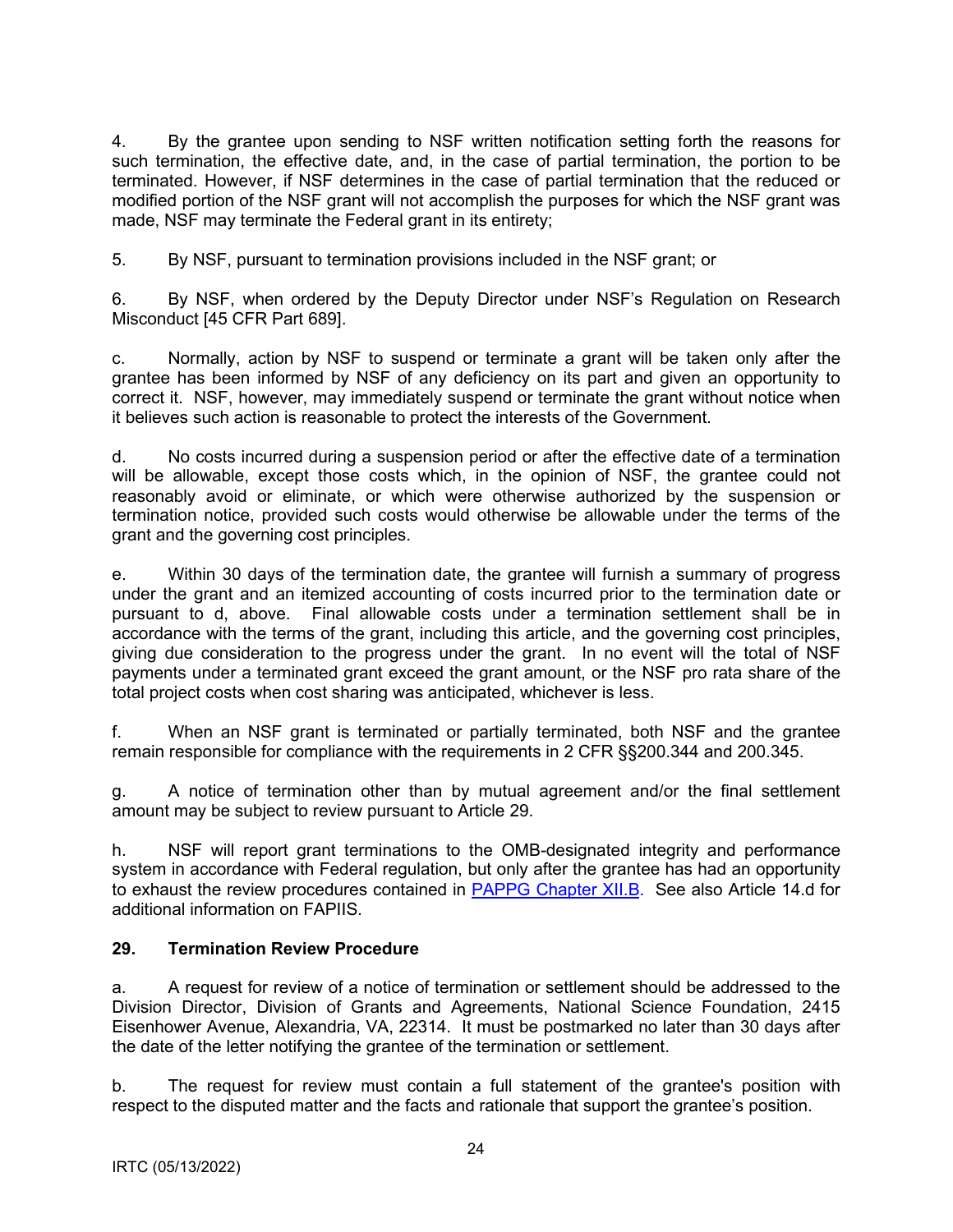<span id="page-24-0"></span>c. Review of a notice of termination or settlement will be conducted in accordance with [PAPPG Chapter XII.B.3.](https://www.nsf.gov/pubs/policydocs/pappg22_1/pappg_12.jsp#XIIB)

d. Pending resolution of the request for review, the notice of termination shall remain in effect.

### **30. Human Research Subjects**

The grantee is responsible for the protection of the rights and welfare of any human subjects involved in research, development, and related activities supported by this grant. The grantee agrees to comply with the NSF regulation, entitled, "*Protection of Human Subjects* [45 CFR Part 690]."

### **31. Life Sciences Dual Use Research of Concern (DURC)**

This Article applies to all research, for which NSF grant funds may be used, that potentially falls within the scope of the *[US Government Policy for Institutional Oversight of Life Sciences Dual](http://www.phe.gov/s3/dualuse/Pages/default.aspx)  [Use Research of Concern](http://www.phe.gov/s3/dualuse/Pages/default.aspx)*, hereafter referred to as the "Policy". See also [PAPPG Chapter](https://www.nsf.gov/pubs/policydocs/pappg22_1/pappg_11.jsp#XIB5)  [XI.B.5.](https://www.nsf.gov/pubs/policydocs/pappg22_1/pappg_11.jsp#XIB5)

The grantee is responsible for monitoring the research progress and for implementation of all appropriate biosafety and biosecurity risk mitigation measures including compliance with all applicable laws and regulations related to that implementation, including the Policy specified above. (See also <https://osp.od.nih.gov/?s=Dual+Use+Research+of+Concern> for Frequently Asked Questions, case studies, and other educational materials on DURC.)

### **32. Investigator Financial Disclosure Policy**

If the grantee employs more than 50 persons, the grantee must maintain an appropriate written and enforced policy on conflict of interest consistent with the provisions of [PAPPG Chapter IX.A.](https://www.nsf.gov/pubs/policydocs/pappg22_1/pappg_9.jsp#IXA) 

### **33. Animal Welfare**

Grants involving the care or use of vertebrate animals shall comply will all applicable laws in the foreign country where the activities will be conducted and the [International Guiding Principles for](http://grants.nih.gov/grants/olaw/Guiding_Principles_2012.pdf)  [Biomedical Research Involving Animals](http://grants.nih.gov/grants/olaw/Guiding_Principles_2012.pdf) will be followed.

### **34. Trafficking in Persons**

Grantees shall comply with the Trafficking Victims Protection Act of 2000 (22 USC §7104(g)) as implemented by [2 CFR §175.](http://www.ecfr.gov/cgi-bin/text-idx?tpl=/ecfrbrowse/Title02/2cfr175_main_02.tpl)

### **35. Research Involving Recombinant or Synthetic Nucleic Acid Molecules Outside the U.S.**

If this grant supports research involving recombinant or synthetic nucleic acid molecules that is performed outside of the U.S. using funds provided by NSF for transportation, salaries, or direct research expenses, the grantee agrees to comply with the *[Guidelines for Research Involving](http://osp.od.nih.gov/office-biotechnology-activities/biosafety/nih-guidelines)  [Recombinant or Synthetic Nucleic Acid Molecules](http://osp.od.nih.gov/office-biotechnology-activities/biosafety/nih-guidelines)* (NIH Guidelines) including the procedural requirements and any subsequent revisions as they are published in the Federal Register or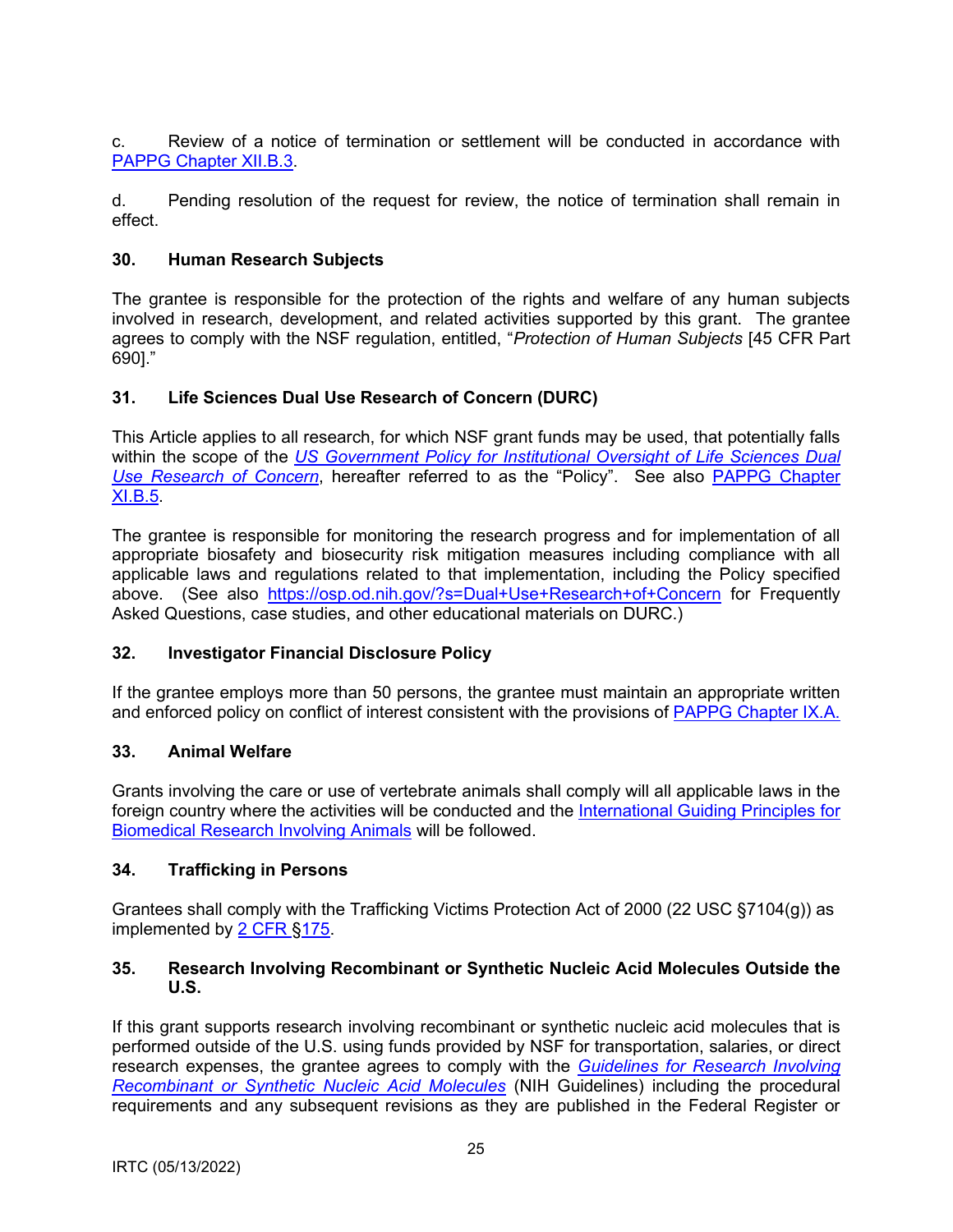<span id="page-25-0"></span>host country standards. If the research is to be carried out in a country that has adopted guidelines comparable to those of the U.S., a document with information and endorsements assuring compliance to the host organization standards must be submitted to the cognizant NSF Program Officer.

NSF funds may not be used to carry out research using recombinant or synthetic nucleic acid molecules research in a country that has not adopted national guidelines unless the research is in full compliance with the NIH Guidelines and the procedures required for NSF-supported research within the U.S. Further information on research grants that involve recombinant or synthetic nucleic acid molecules can be found in [PAPPG Chapter XI.B.2.](https://www.nsf.gov/pubs/policydocs/pappg22_1/pappg_11.jsp#XIB2)

### **36. Whistleblower Protection**

The grantee is notified of the applicability of 41 USC §4712, as amended by Public Law (P.L.) 112-239, providing protection for whistleblowers.

### **37. Build America, Buy America**

a. The grantee is subject to the Buy America Sourcing requirements under the Build America, Buy America provisions of the [Infrastructure Investment and Jobs Act](https://www.congress.gov/bill/117th-congress/house-bill/3684/text) (IIJA) (P.L. 117- 58, §§70911-70917) when using Federal funds for the purchase of goods, products, and materials on any form of construction, alteration, maintenance, or repair of infrastructure in the United States regardless of the appropriation.

These sourcing requirements require that all iron, steel, manufactured products, and construction materials used in Federally funded infrastructure projects must be produced in the United States. The grantee must implement these requirements in its procurements, and this article must flow down to all subawards and contracts at any tier. For legal definitions and sourcing requirements, the grantee must consult NSF's Implementation of the Act on the Build [America, Buy America website.](https://beta.nsf.gov/funding/build-america-buy-america)

b. When supported by rationale provided in IIJA §70914, the grantee must submit a waiver request to the cognizant NSF Program Officer and Grants and Agreements Officer. Noncompliant purchases must not be made in advance of waiver approval. Guidance on the submission of an NSF waiver request is available on the [Build America, Buy America website.](https://beta.nsf.gov/funding/build-america-buy-america)

### **38. Recipient Integrity and Performance Matters**

The grantee must fully comply with the requirements stipulated in [Appendix XII to Part 200](http://www.ecfr.gov/cgi-bin/text-idx?SID=704835d27377ef5213a51c149de40cab&node=2:1.1.2.2.1&rgn=div5) of 2 CFR §200, entitled "*Award Term and Condition for Recipient Integrity and Performance Matters*." See also Article 28 of these terms and conditions for NSF's responsibilities regarding reporting grant terminations to the OMB-designated integrity and performance system in accordance with Federal regulation. In addition, Article 14.d. specifies NSF responsibilities to report in FAPIIS a grantee's failure to submit all required reports.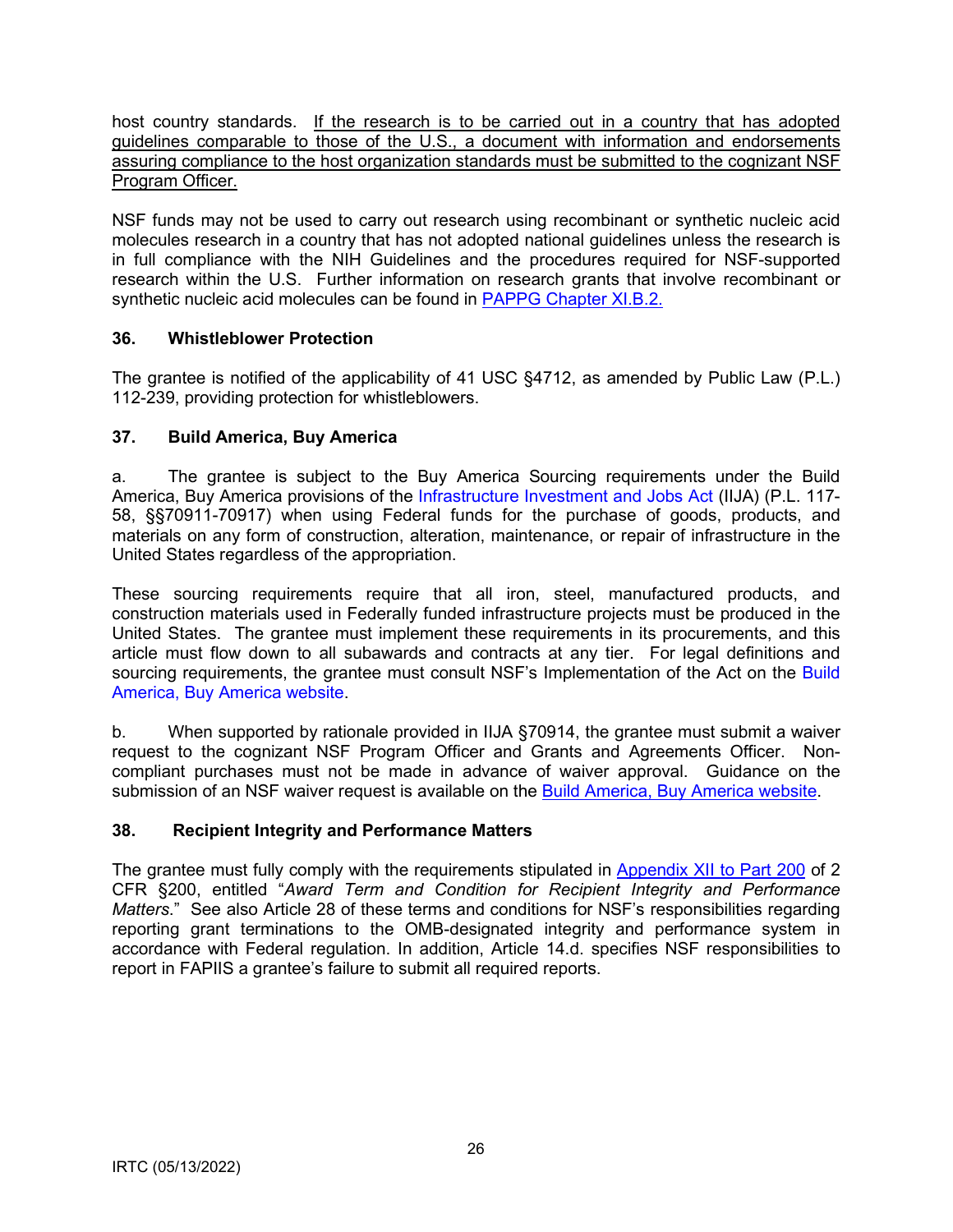#### <span id="page-26-0"></span>**39. Notification Requirements Regarding Sexual Harassment, Other Forms of Harassment, or Sexual Assault**

The PI and any co-PI(s) identified on an NSF grant are in a position of trust. These individuals must comport themselves in a responsible and accountable manner during the award period of performance, whether at the grantee institution, on-line, or at locales such as field sites, facilities, or conferences/workshops.

For purposes of this term and condition, the following definitions apply:

*Sexual Harassment:* May include but is not limited to gender or sex-based harassment, unwelcome sexual attention, sexual coercion, or creating a hostile environment, as set forth in organizational policies or codes of conduct, statutes, regulations, or executive orders.

*Other Forms of Harassment:* Non-gender or non-sex-based harassment of individuals protected under federal civil rights laws, as set forth in organizational policies or codes of conduct, statutes, regulations, or executive orders.

*Finding/Determination:* The final disposition of a matter involving sexual harassment or other form of harassment under organizational policies and processes, to include the exhaustion of permissible appeals exercised by the PI or co-PI, or a conviction of a sexual offense in a criminal court of law.

*Administrative Leave/Administrative Action:* Any temporary/interim suspension or permanent removal of the PI or co-PI, or any administrative action imposed on the PI or co-PI by the grantee under organizational policies or codes of conduct, statutes, regulations, or executive orders, relating to activities, including but not limited to the following: teaching, advising, mentoring, research, management/administrative duties, or presence on campus.

The grantee is required to notify NSF of: (1) Any finding/determination regarding the PI or any  $co-PI<sup>4</sup>$  $co-PI<sup>4</sup>$  $co-PI<sup>4</sup>$  that demonstrates a violation of grantee policies or codes of conduct, statutes, regulations, or executive orders relating to sexual harassment, other forms of harassment, or sexual assault; and/or (2) if the PI or any co-PI is placed on administrative leave or if any administrative action has been imposed on the PI or any co-PI by the grantee relating to any finding/determination or an investigation of an alleged violation of grantee policies or codes of conduct, statutes, regulations, or executive orders relating to sexual harassment, other forms of harassment, or sexual assault.<sup>[5](#page-26-2)</sup> Such notification must be submitted by the AOR to NSF's Office of Equity and Civil Rights at [www.nsf.gov/harassment](http://www.nsf.gov/harassment) within ten business days from the date of the finding/determination, or the date of the placement of a PI or co-PI by the grantee on administrative leave or the imposition of an administrative action, whichever is sooner.<sup>[6](#page-26-3)</sup> Each notification must include the following information:

<span id="page-26-1"></span><sup>4</sup> If a co-PI is affiliated with a subawardee organization, the Authorized Organizational Representative of the subawardee must provide the requisite information directly to NSF, as instructed in this paragraph.

<span id="page-26-2"></span><sup>5</sup> Grantee findings/determinations and placement of a PI or co-PI on administrative leave or the imposition of an administrative action must be conducted in accordance with organizational policies and processes. They also must be conducted in accordance with federal laws, regulations, and executive orders.

<span id="page-26-3"></span><sup>&</sup>lt;sup>6</sup> Such notification must be provided regardless of whether the behavior leading to the finding/determination, or placement on administrative leave, or the imposition of an administrative action occurred while the PI or co-PI was carrying out award activities.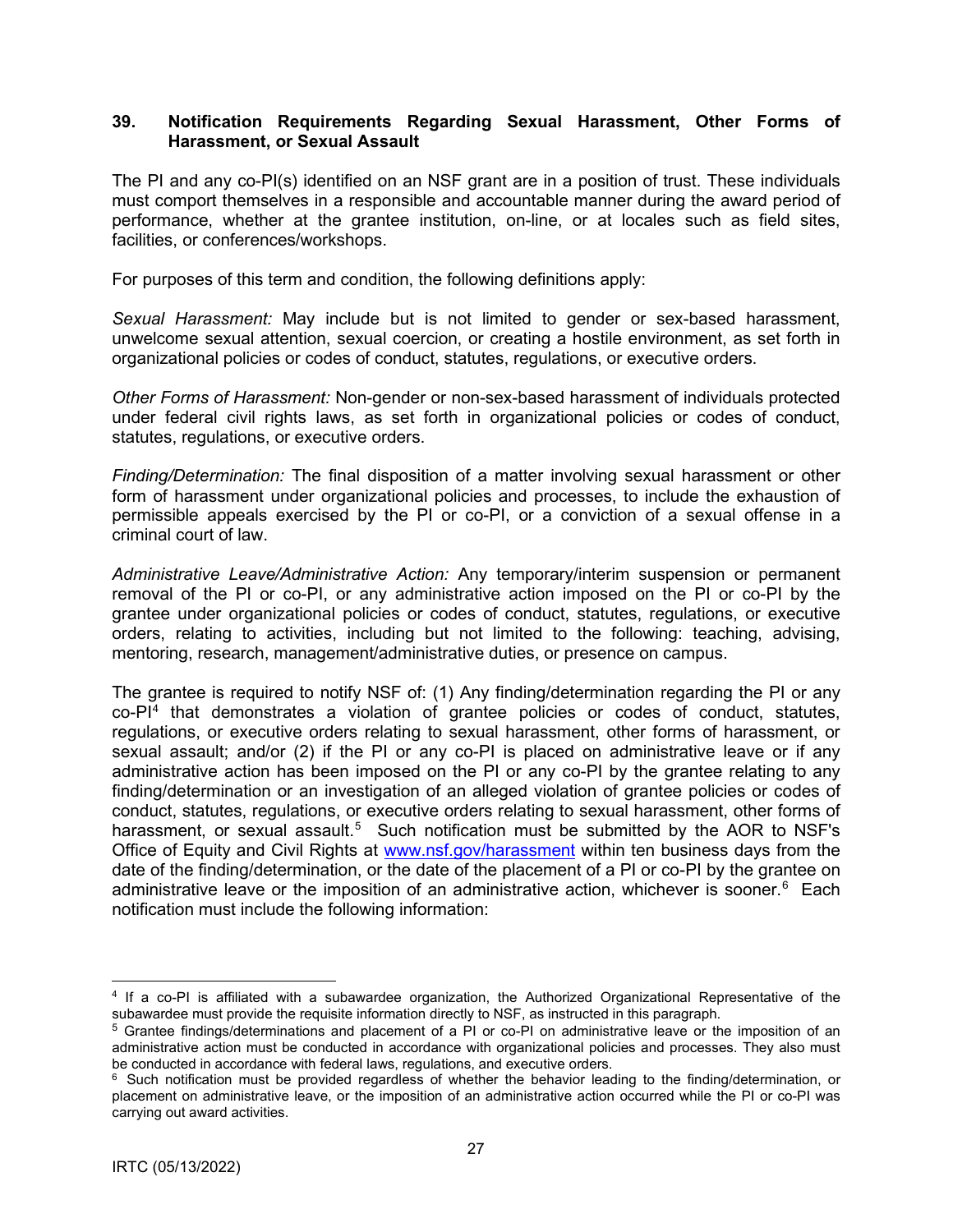- NSF Award Number:
- Name of PI or co-PI being reported;<sup>[7](#page-27-0)</sup>
- Type of Notification: Select one of the following:

○ Finding/Determination that the reported individual has been found to have violated grantee policies or codes of conduct, statutes, regulations, or executive orders relating to sexual harassment, other forms of harassment, or sexual assault; or

○ Placement by the grantee of the reported individual on administrative leave or the imposition of any administrative action on the PI or any co-PI by the grantee relating to any finding/determination or an investigation of an alleged violation of grantee policies or codes of conduct, statutes, regulations, or executive orders relating to sexual harassment, other forms of harassment, or sexual assault.

• Description of the finding/determination and action(s) taken, if any; and

• Reason(s) for, and conditions of, placement of the PI or any co-PI on administrative leave or imposition of administrative action.

The grantee, at any time, may propose a substitute investigator if it determines the PI or any co-PI may not be able to carry out the funded project or activity and/or abide by the grant terms and conditions. The grantee is reminded of its responsibility to obtain prior written approval from NSF in the event the investigator will be disengaged from the project for a period greater than three months. See [PAPPG Chapter VII.B.2.a.](https://www.nsf.gov/pubs/policydocs/pappg22_1/pappg_7.jsp#VIIB2a) for additional information.

In reviewing the notification, NSF will consider, at a minimum, the following factors:

- a. The safety and security of personnel supported by the NSF grant;
- b. The overall impact to the NSF-funded activity;

c. The continued advancement of taxpayer-funded investments in science and scientists; and

d. Whether the grantee has taken appropriate action(s) to ensure the continuity of science and that continued progress under the funded project can be made.

Upon receipt and review of the information provided, NSF will consult with the AOR, or designee. Based on the results of this review and consultation, the Foundation may, if necessary, assert its programmatic stewardship responsibilities and oversight authority to initiate the substitution or removal of the PI or any co-PI, reduce the award funding amount, or where neither of those previous options is available or adequate, to suspend or terminate the grant.

Other personnel supported by an NSF grant must likewise remain in full compliance with grantee policies or codes of conduct, statutes, regulations, or executive orders relating to sexual

<span id="page-27-0"></span> $<sup>7</sup>$  Only the identification of the PI or co-PI is required. Personally identifiable information regarding any complainants</sup> or other individuals involved in the matter must not be included in the notification.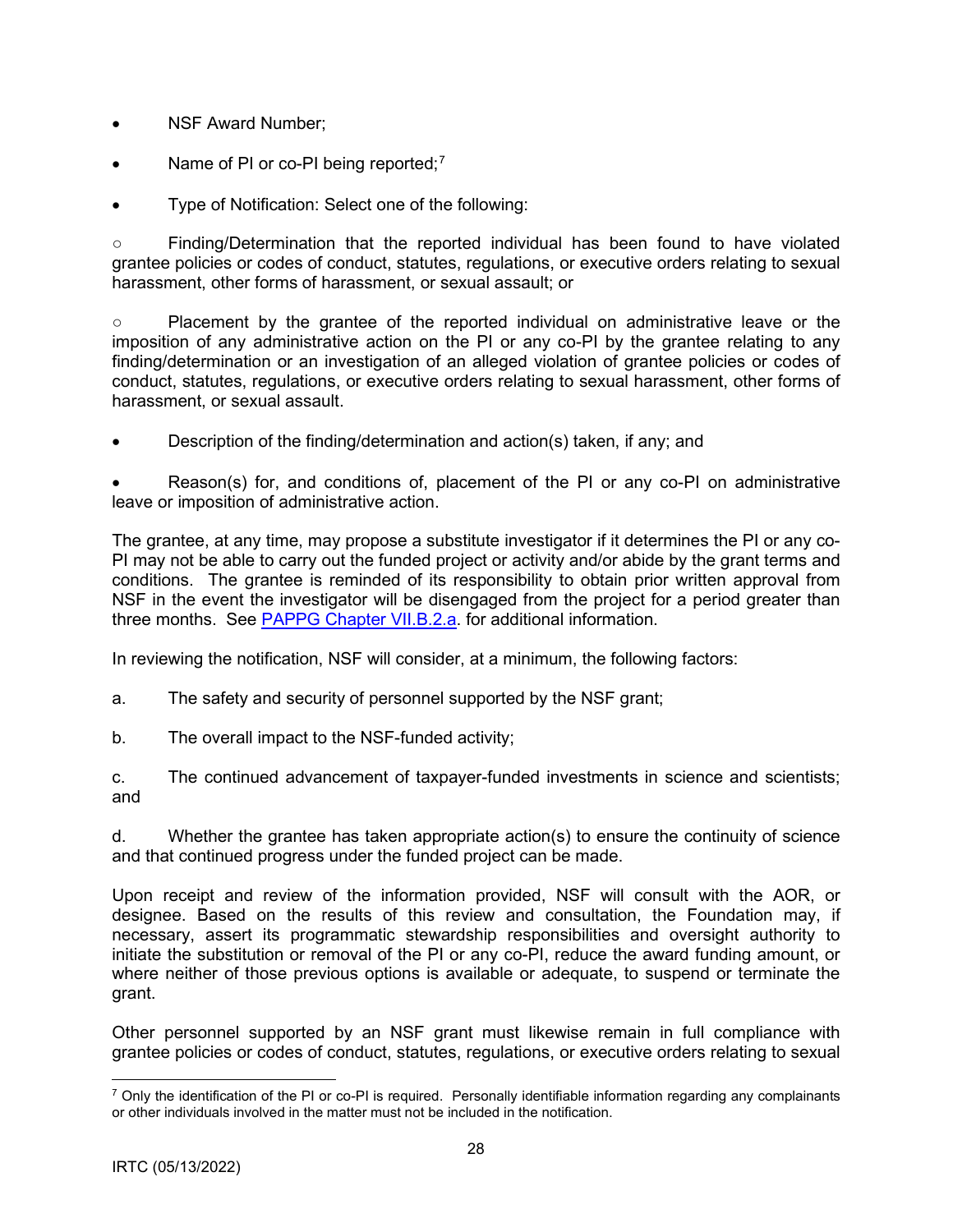<span id="page-28-0"></span>harassment, other forms of harassment, or sexual assault. With regard to any personnel not in compliance, the grantee must make appropriate arrangements to ensure the safety and security of other grant personnel and the continued progress of the funded project. Notification of these actions is not required under this term and condition.

### **40. Post-award Disclosure of Current Support and In-Kind Contribution Information**

If an organization discovers that a PI or co-PI on an active NSF grant failed to disclose current support or in-kind contribution information<sup>[8](#page-28-1)</sup> as part of the proposal submission process (see [PAPPG Chapter II.C.2.h\)](https://www.nsf.gov/pubs/policydocs/pappg22_1/pappg_2.jsp#IIC2h), the AOR must submit the following information within 30 calendar days of the identification of the undisclosed current support or in-kind contribution through use of the "Other Request" category in the Notification and Request Module in Research.gov. $^9$  $^9$ 

### **Post-award Disclosure of Project Support Information**

- PI/co-PI Name:
- Project Title:
- Award Number (if available):
- Source of Support:
- Primary Place of Performance:
- Project Start and End Date:
- Total Award Amount (including Indirect Costs): \$
- Brief Description of the Major goals of the project:
- Description of any Overlap/Duplication of the project with the NSF award:
- Impact on the ability of the PI/co-PI to carry out the NSF award:
- Person-Month(s) (or Partial Person-Months) Per Year Committed to the Project:
- Enter the applicable year (e.g., 2020, 2021):

Enter the number of person-month(s) (or partial person-months):

Enter the applicable year (e.g., 2020, 2021):

Enter the number of person-month(s) (or partial person-months):

Enter the applicable year (e.g., 2020, 2021):

Enter the number of person-month(s) (or partial person-months):

Enter the applicable year (e.g., 2020, 2021):

Enter the number of person-month(s) (or partial person-months):

<span id="page-28-1"></span><sup>&</sup>lt;sup>8</sup> The post-award disclosure requirement applies to current support (including in-kind contributions) that was active as of the date the proposal was submitted to NSF. See *[NSF Pre-award and Post-award Disclosures Relating to the](https://www.nsf.gov/bfa/dias/policy/disclosures_table.jsp)  [Biographical Sketch and Current and Pending Support](https://www.nsf.gov/bfa/dias/policy/disclosures_table.jsp)* which has been developed to assist users in determining the

<span id="page-28-2"></span> $\frac{9}{10}$  The requisite information must be entered into the box entitled, "Proposed Change" with the box entitled, "Justification for Change" stating, "See above".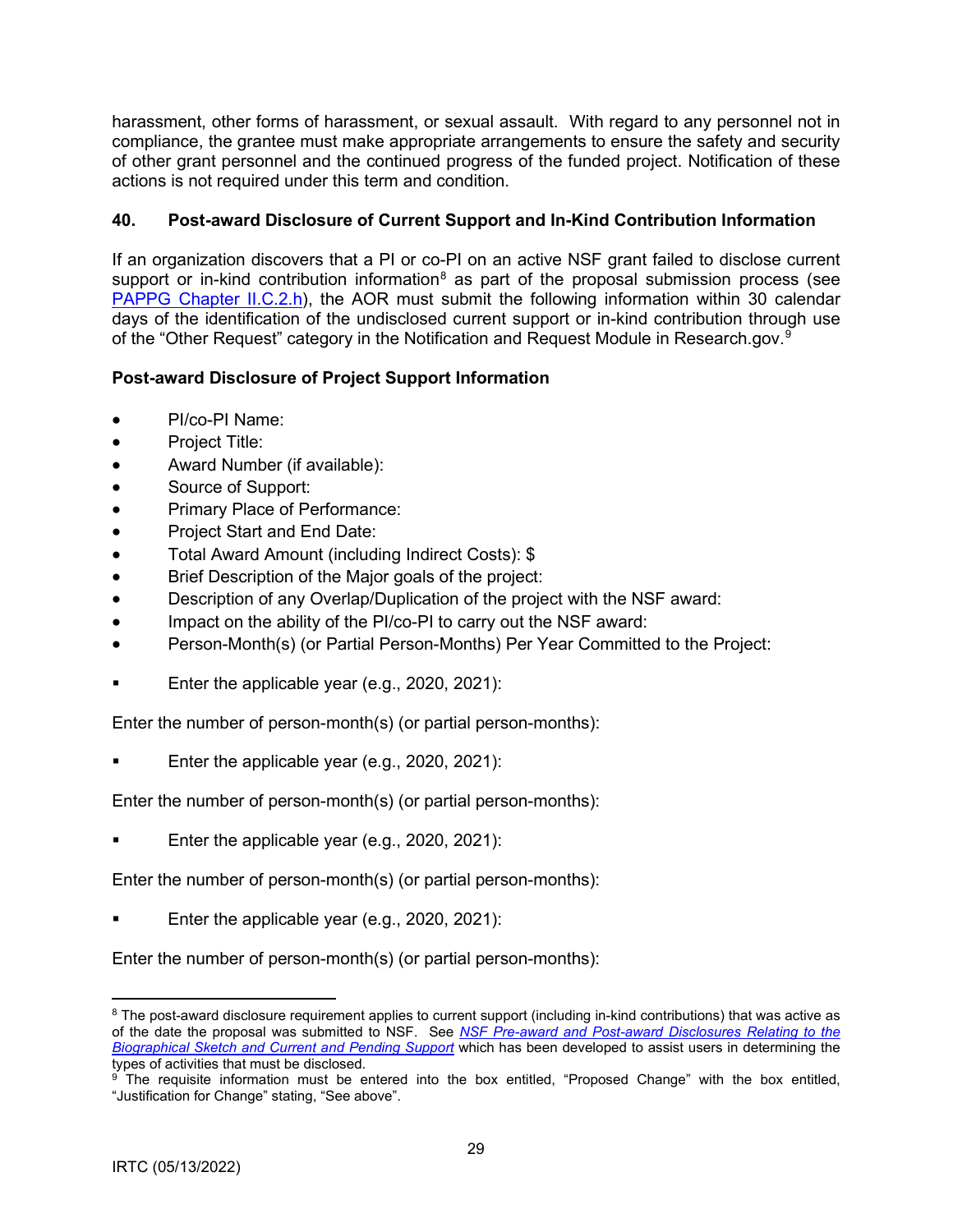<span id="page-29-0"></span>Enter the applicable year (e.g., 2020, 2021):

Enter the number of person-month(s) (or partial person-months):

### **Post-award Disclosure of In-Kind Contribution Information**

- PI/co-PI Name:
- Source of Support:
- Primary Place of Performance:
- Summary of In-kind Contributions:
- Description of any Overlap/Duplication of the project with the NSF award:
- Impact on the ability of the PI/co-PI to carry out the NSF award:
- Person-Month(s) (or Partial Person-Months) Per Year Committed to the Project:
- Enter the applicable year (e.g., 2020, 2021):

Enter the number of person-month(s) (or partial person-months):

Enter the applicable year (e.g., 2020, 2021):

Enter the number of person-month(s) (or partial person-months):

Enter the applicable year (e.g., 2020, 2021):

Enter the number of person-month(s) (or partial person-months):

Enter the applicable year (e.g., 2020, 2021):

Enter the number of person-month(s) (or partial person-months):

Enter the applicable year (e.g., 2020, 2021):

Enter the number of person-month(s) (or partial person-months):

• Dollar Value of In-kind Contribution: \$

Upon receipt and review of the information provided, NSF may consult with the AOR, or designee, if necessary. Based on the results of this review, the Foundation will determine the impact of the new information on the NSF-funded grant, and, where necessary, take appropriate action.

#### **41. Section 889 of the National Defense Authorization Act (NDAA) for Fiscal Year (FY) 2019**

Section 889 of the National Defense Authorization Act (NDAA) for Fiscal Year (FY) 2019 (Public Law 115-232) prohibits the head of an executive agency from obligating or expending loan or grant funds to procure or obtain, extend, or renew a contract to procure or obtain, or enter into a contract (or extend or renew a contract) to procure or obtain the equipment, services, or systems as identified in section 889 of the NDAA for FY 2019.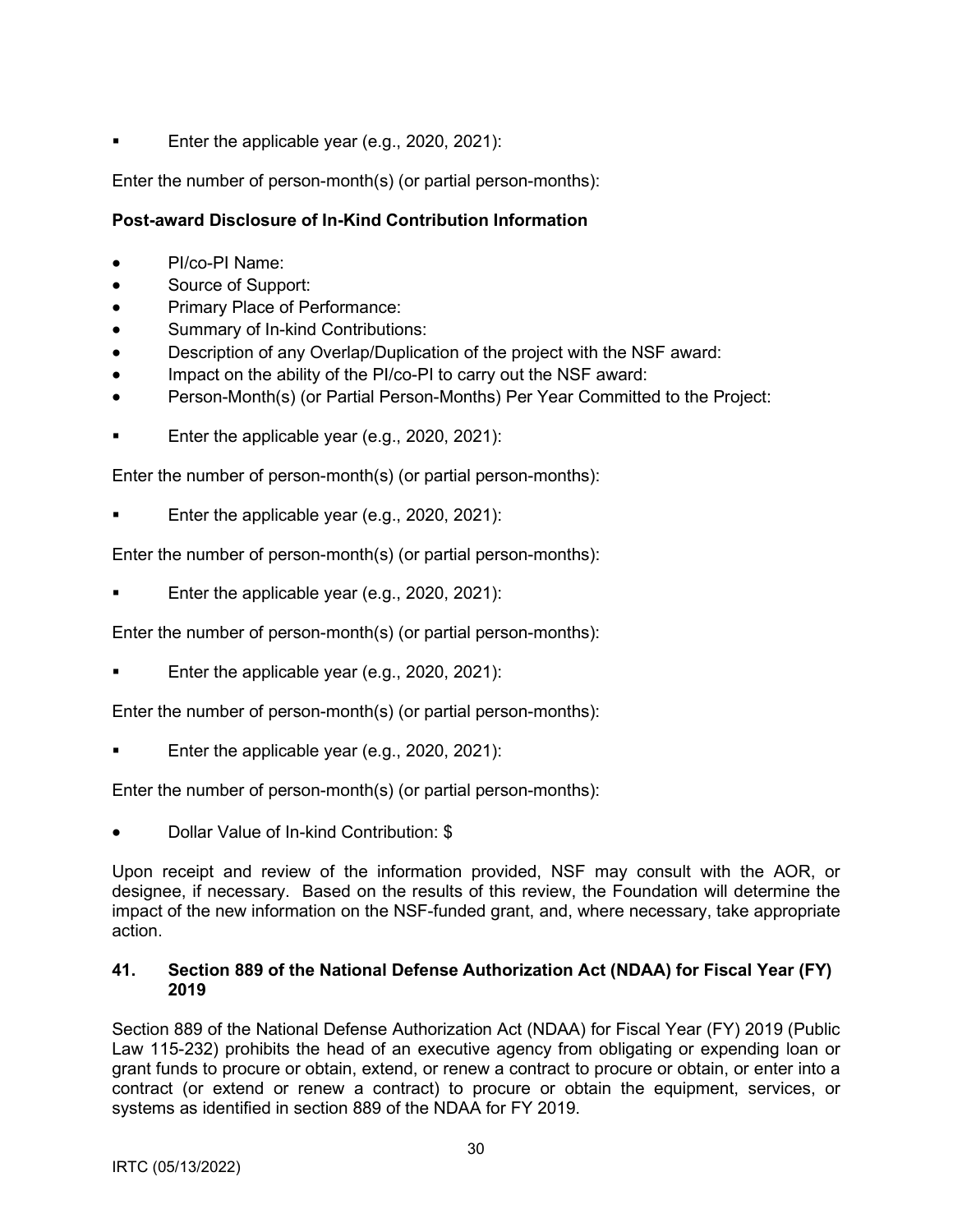<span id="page-30-0"></span>(a) In accordance with 2 CFR §200.216 and §200.471, for all awards that are issued on or after August 13, 2020, recipients and subrecipients are prohibited from obligating or expending loan or grant funds to:

(1) Procure or obtain;

(2) Extend or renew a contract to procure or obtain; or

(3) Enter into a contract (or extend or renew a contract) to procure or obtain equipment, services, or systems that uses covered telecommunications equipment or services as a substantial or essential component of any system, or as critical technology as part of any system. As described in Public Law 115-232, section 889, covered telecommunications equipment is telecommunications equipment produced by Huawei Technologies Company or ZTE Corporation (or any subsidiary or affiliate of such entities).

(i) For the purpose of public safety, security of government facilities, physical security surveillance of critical infrastructure, and other national security purposes, video surveillance and telecommunications equipment produced by Hytera Communications Corporation, Hangzhou Hikvision Digital Technology Company, or Dahua Technology Company (or any subsidiary or affiliate of such entities).

(ii) Telecommunications or video surveillance services provided by such entities or using such equipment.

(iii) Telecommunications or video surveillance equipment or services produced or provided by an entity that the Secretary of Defense, in consultation with the Director of the National Intelligence or the Director of the Federal Bureau of Investigation, reasonably believes to be an entity owned or controlled by, or otherwise connected to, the government of a covered foreign country.

(b) In implementing the prohibition under Public Law 115-232, section 889, subsection (f), paragraph (1), heads of executive agencies administering loan, grant, or subsidy programs shall prioritize available funding and technical support to assist affected businesses, institutions and organizations as is reasonably necessary for those affected entities to transition from covered communications equipment and services, to procure replacement equipment and services, and to ensure that communications service to users and customers is sustained.

(c) See Public Law 115-232, section 889 for additional information.

### **42. Debarment and Suspension**

The grantee shall fully comply with the requirements stipulated in Subpart C of 2 CFR Part 180, entitled "*Responsibilities of Participants Regarding Transactions*" as supplemented by NSF's regulations at 2 CFR Part 2520. The grantee is responsible for ensuring that any lower tier covered transaction, as described in Subpart B of 2 CFR Part 180, entitled "*Covered Transactions*," includes a term or condition requiring compliance with Subpart C. The grantee also is responsible for further requiring the inclusion of a similar term or condition in any subsequent lower tier covered transaction. The grantee acknowledges that failing to disclose the information required under 45 CFR §180.335 may result in the termination of the grant, or pursuance of other available remedies, including suspension and debarment.